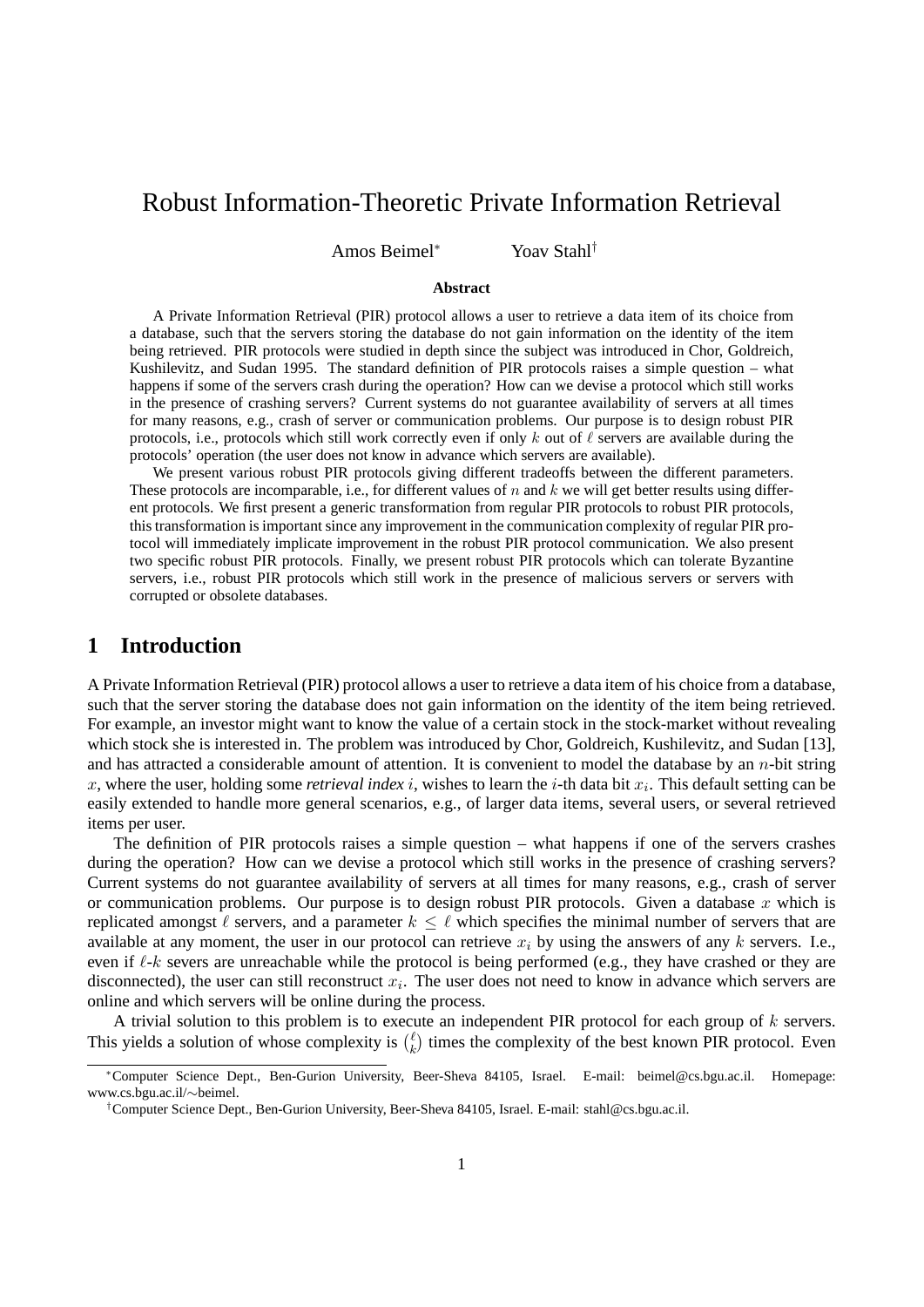for fairly small  $\ell$  and k, the factor  $\binom{\ell}{k}$  $\binom{k}{k}$  can be too expensive. Another trivial solution is that the user first checks which servers are available and then executes a regular PIR protocol with these servers. The problem with this solution is that we need two rounds of communication. Another problem is that servers can crash between the first round and the second round. Our goal is to design robust protocols in which the dependency of the communication complexity on  $\ell$  and  $k$  is polynomial.

We next present two additional motivation examples. First, consider a database which is updated frequently. In this case, the servers might hold different versions of the database. If the user and servers execute a robust PIR protocol, and each server sends the version number of the database, then as long as a big enough subset of the servers hold the latest version of the database, then the user can recover the desired bit. Second, consider a system in which the servers do not have the same response time. Furthermore, the response time can vary according to the server's load at a specific moment. In this case, using a robust protocol, the user needs only the first  $k$  answers that it receives, i.e., it need not wait for slow servers.

**Related Work.** Before proceeding, we give a brief overview of some relevant results on PIR. The simplest solution to the PIR problem is sending the entire database to the user. This solution is impractical for large databases. However, if the server is not allowed to gain *any* information about the retrieved bit, then the linear communication complexity of this solution is optimal [13]. To overcome this problem, [13] suggested that the user accesses replicated copies of the database kept on different servers, requiring that each server gains absolutely no information on the bit the user reads (thus, these protocols are called *information-theoretic* PIR protocols). The best information-theoretic PIR protocols known to date are summarized below: (1) a 2-server protocol with communication complexity of  $O(n^{1/3})$  bits [13], (2) a k-server protocol, for any constant  $k > 1$ , with communication complexity of  $O(k^3n^{1/(2k-1)})$  bits [17] (improving on [13, 3, 18], see also [7]), (3) a k-server protocol, for any constant  $k > 1$ , with communication complexity of  $O(2^{\tilde{O}(k)} \cdot n^{\frac{2 \log \log k}{k \log k}})$  bits [8], and (4) a protocol with  $O(\log n)$  servers and communication complexity of  $O(\log^2 n \log \log n)$  bits [5, 6, 13]. In all these protocols it is assumed that the servers do not communicate with each other. t-private protocols, in which the user is protected against collisions of up to t servers, have been considered in [13, 17, 7]. Specifically, the best communication complexity of such protocol is  $O(n^{1/[(2k-1)/t]})$  [7]. For a more extensive discussion

on PIR related work the reader can consult, e.g., [27].

One of the main tools we use is *perfect hash families* which were introduced by [21]. These families were first used in compiler design to prove lower bounds on the size of a computer program. In the last few years, perfect hash families have been applied to circuit complexity problems [23], derandomization of probabilistic algorithms [2], threshold cryptography [9, 11], and other tasks in cryptography [15, 28]. Perfect hash families are also considered from a combinatorial point of view [1, 4, 10, 12, 16, 19, 29]. A comprehensive overview on perfect hashing can be found in [14].

**Our Results.** We present several protocols with various features which address the robust PIR problem. These protocols are incomparable, i.e., for different values of  $n$  and  $k$  we get better results using different protocols.

Our first result is a generic transformation from  $k$ -out-of- $k$  PIR protocols to  $k$ -out-of- $\ell$  PIR protocols: we show that if there exists a perfect hash family  $H_{\ell,k}$  of size  $w_{\ell,k}$  (the definition of a perfect hash family appears in Definition 3.3) and if there exists a k-out-of-k PIR protocol with communication complexity  $\text{PIR}_k(n)$  per server, then there exists a k-out-of- $\ell$  PIR protocol with communication complexity  $w_{k,\ell} \cdot \text{PIR}_k(n)$  per server. Since this is a generic transformation, any improvement in the communication complexity of k-out-of-k PIR protocols (e.g., the recent result of [8]) directly translates to improved robust PIR protocols. We also present a generic transformation from t-private k-out-of-k PIR protocols to t-private k-out-of- $\ell$  PIR protocols.

Our second result is a robust PIR protocol using the polynomial interpolation based PIR protocol of [5, 6, 13]. This protocol is a k-out-of- $\ell$  PIR protocol with communication complexity of  $O(kn^{1/k} \ell \log \ell)$ . That is, the communication in this protocol is polynomial in  $\ell$  and k, however its dependency on n is worse than the protocols that can be obtained via the generic transformation.

Our third protocol combines Shamir's secret sharing scheme with the 2-server protocol of [13]. This results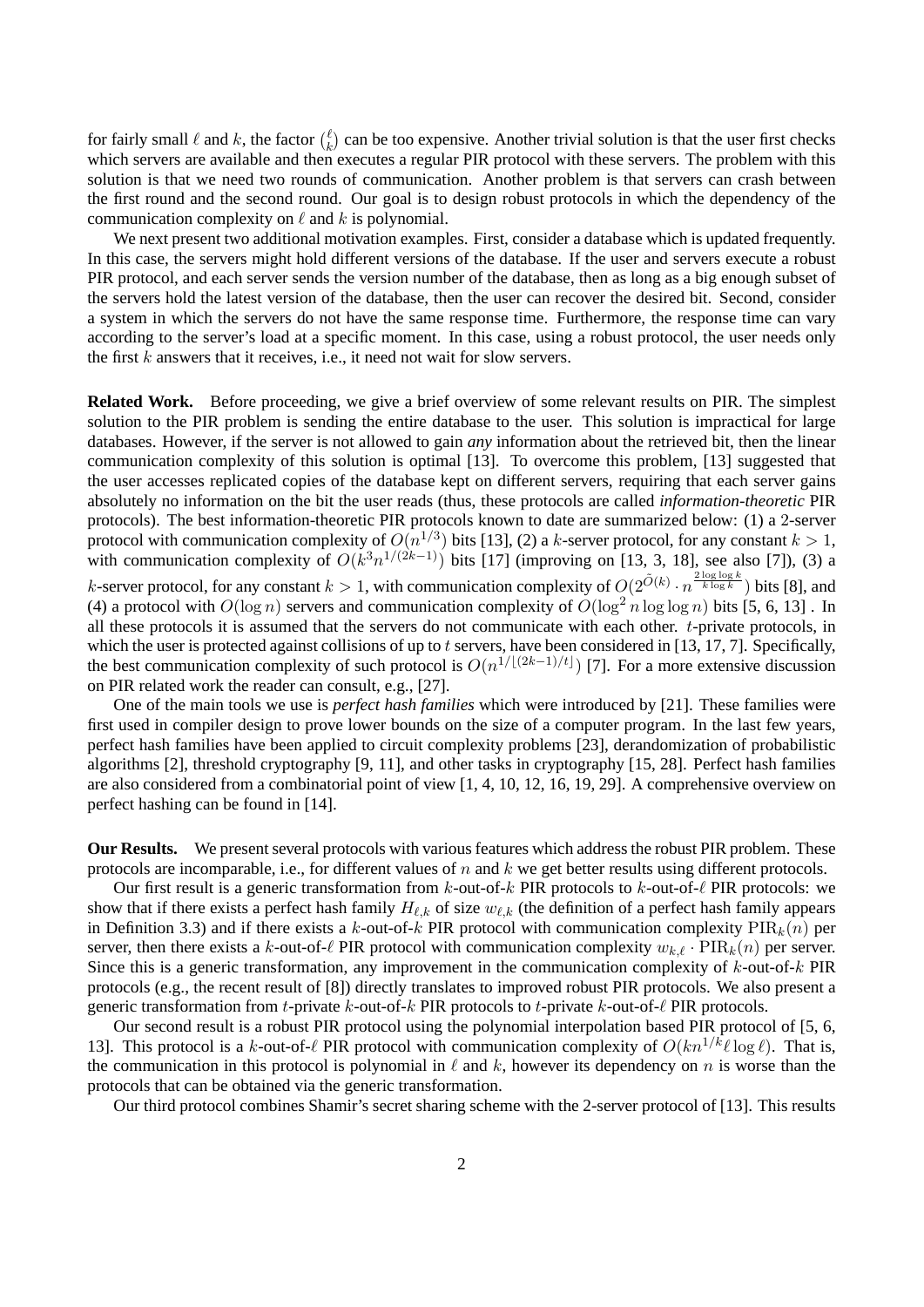in a 2-out-of- $\ell$  protocol with communication complexity of  $O(n^{1/3} \log \ell)$ , that is, the same communication complexity that can be achieved using the generic protocol. We present this protocol as it is a more direct approach; we hope that this approach will be used in the future to construct more efficient protocols for larger values of k.

Finally, we extend our discussion to robust PIR protocols which can tolerate Byzantine servers. That is, we require that the user can reconstruct the correct value of  $x_i$  even if the answers of some servers are maliciously altered. We first show a generic transformation from robust PIR protocols to robust PIR protocols that tolerate Byzantine servers. We next show that there exists a robust  $k$ -out-of- $\ell$  PIR protocol where the user can reconstruct the correct value of  $x_i$  as long as it receives at least k answers of which at most  $k/3$  are corrupted. The communication complexity in the protocol is  $O(kn^{1/[k/3]}\ell \log \ell)$ .

**Organization.** In Section 2 we provide the necessary definitions, in Section 3 we show generic transformations from PIR protocols to robust PIR protocols, in Section 4 we show a specific construction of a  $k$ -out-of- $\ell$ robust PIR protocol, and in Section 5 we construct a 2-out-of- $\ell$  robust PIR protocol using Shamir's secret sharing scheme. Finally, in Section 6 we present robust PIR protocols tolerating Byzantine servers.

# **2 Preliminaries**

We start with some notation. By |k| we denote the set  $\{1, \ldots, k\}$ . Let  $GF(q)$  denote the finite field with q elements, where q is a prime-power. Given a vector  $\vec{V}$ , we denote  $V[j]$  as the j-th coordinate of  $\vec{V}$ .

#### **2.1 PIR Protocols**

We define 1-round information-theoretic PIR protocols. A k-out-of- $\ell$  PIR protocol involves  $\ell$  servers  $S_1, \ldots, S_\ell$ , each holding the same *n*-bit string x (the database), and a user who wants to retrieve a bit  $x_i$  of the database.

**Definition 2.1 (Robust PIR)** *A k-out-of-* $\ell$  *PIR protocol*  $\mathcal{P} = (\mathcal{R}, \mathcal{Q}, \mathcal{A}, \mathcal{C})$  *consists of a probability distribution* R and three algorithms: query algorithm  $\mathcal{Q}(\cdot,\cdot,\cdot)$ , answering algorithm  $\mathcal{A}(\cdot,\cdot,\cdot)$ , and a reconstruction *algorithm*  $C(\cdot, \cdot, \ldots, \cdot)$  *(C has k + 3 arguments). At the beginning of the protocol, the user picks a random string* r according to the distribution R. For  $j = 1, ..., \ell$ , it computes a query  $q_j = Q(j, i, r)$  and sends it to *server*  $S_j$ *. Each server responds with an answer*  $a_j = A(j, q_j, x)$  *(the answer is a function of the query and the database; without loss of generality, the servers are deterministic). Finally, the user, upon receiving any* k answers  $a_{j_1}, \ldots, a_{j_k}$ , computes the bit  $x_i$  by applying the reconstruction algorithm  $\mathcal{C}(i, r, K, a_{j_1}, \ldots, a_{j_k})$ , *where*  $K = \{j_1, \ldots, j_k\}$ . A k-out-of- $\ell$  protocol as above is a t-private robust PIR protocol, if it satisfies the *following requirements:*

**Correctness.** *The user always computes the correct value of* x<sup>i</sup> *from any* k *answers. Formally, for every*  $i \in \{1,...,n\}$ , every random string  $r$ , every set  $K = \{j_1,...,j_k\} \subseteq \{1,...,\ell\}$  and every database  $x \in \{0,1\}^n$ it holds that,  $\mathcal{C}(i, r, K, \mathcal{A}(j_1, \mathcal{Q}(j_1, i, r), x), \dots, \mathcal{A}(j_k, \mathcal{Q}(j_k, i, r), x)) = x_i.$ 

t**-Privacy.** *Each collusion of up to* t *servers has no information about the bit that the user tries to retrieve: For every two indices*  $i_1, i_2 \in \{1, ..., n\}$  *and for every*  $\{j_1, ..., j_t\} \subseteq \{1, ..., \ell\}$ , the distributions  $\langle \mathcal{Q}(j_1, i_1, r), \ldots, \mathcal{Q}(j_t, i_1, r) : r \in R \rangle$  and  $\langle \mathcal{Q}(j_1, i_2, r), \ldots, \mathcal{Q}(j_t, i_2, r) : r \in R \rangle$  are identical.

We denote 1-private k-out-of- $\ell$  PIR protocol as k-out-of- $\ell$  PIR protocols. The main difference between the definition of PIR and robust PIR is in the correctness requirements. That is, the regular PIR protocols are  $k$ -out-of- $k$  robust PIR protocols.

**Definition 2.2 (Communication Complexity)** *Given a k-out-of-*  $\ell$  *PIR protocol, the* communication per server *is the number of bits communicated between the user and any single server on a database of size* n*, maximized over all choices of*  $x \in \{0,1\}^n$ ,  $i \in [n]$ , and all random inputs. The total communication in the protocol is the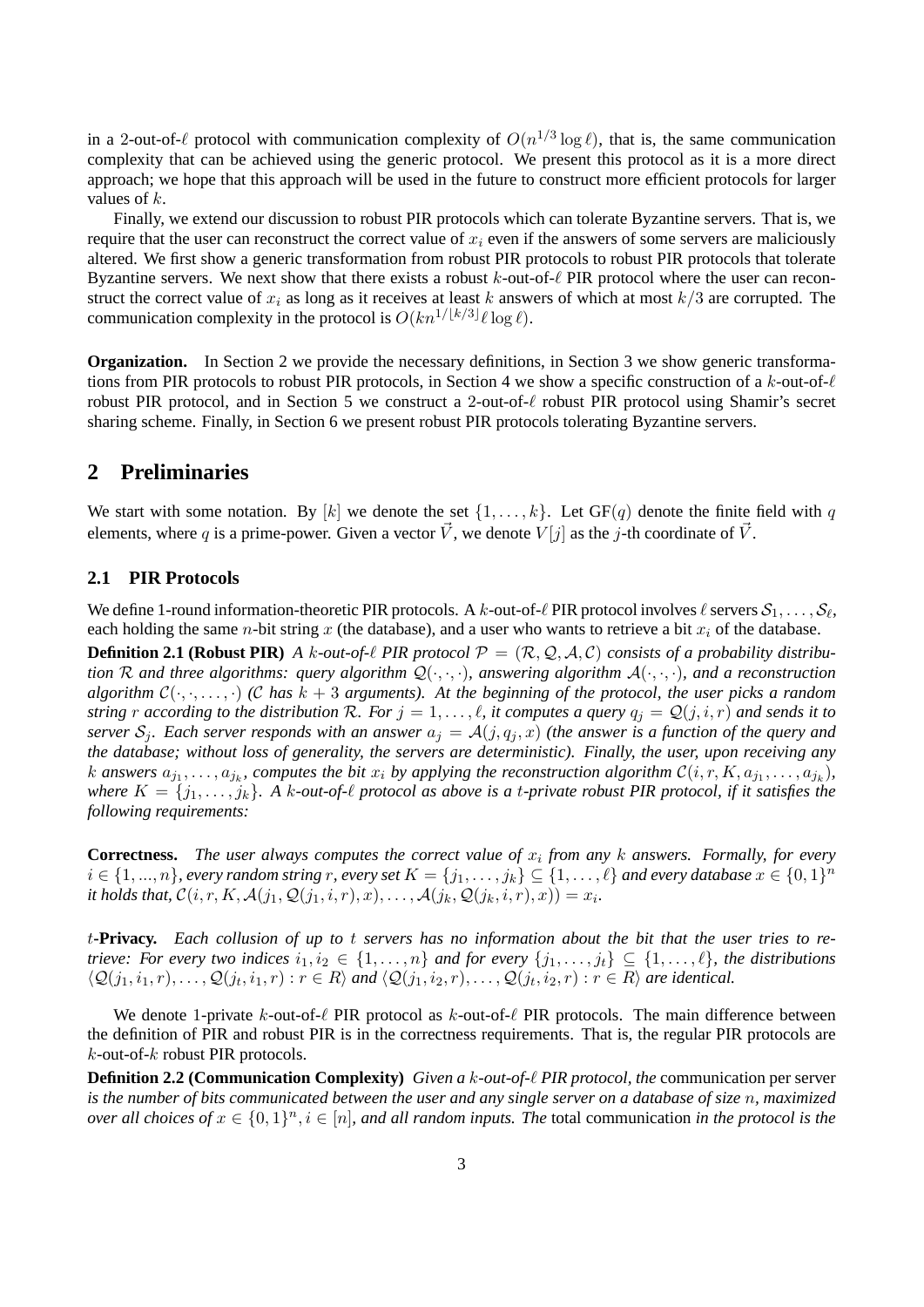*number of bits communicated between the user and the*  $\ell$  *servers. The query complexity is the maximal number of bits sent from the user to any single server, and the* answer complexity *is the maximal number of answer bits sent by any server.*

#### **2.2 Shamir's Secret-Sharing**

Secret-sharing schemes are an important tool in the construction of several PIR protocols. See [7] for a discussion on the role of secret sharing in PIR protocols. In general terms, a secret sharing scheme enables a user to share a given secret amongst  $\ell$  users such that only subsets of at least t users can reconstruct the secret, and any subset of less than  $t$  users gets no information on the secret. We next describe Shamir's secret sharing scheme [25] which we use in our protocols.

**Shamir's scheme [25].** Let F be a finite field with  $q > \ell$  elements, and let  $\omega_1, \ldots, \omega_\ell$  be distinct nonzero elements of F. In order to share a secret  $s \in F$  using a t-out-of- $\ell$  sharing scheme, the dealer chooses t − 1 random elements  $a_1, \ldots, a_{t-1}$ , which together with the secret s define a univariate polynomial  $p(Y) \stackrel{\text{def}}{=}$  $a_{t-1}Y^{t-1} + a_{t-2}Y^{t-2} + \ldots + a_1Y + s$ . Observe that  $p(0) = s$ . The share of the j-th player is  $p(\omega_j)$ . Each set of at least t players can recover  $p(Y)$  by interpolation, and hence can also reconstruct  $s = p(0)$ . More formally, for every set  $\{j_1, \ldots, j_t\}$  there exist constants  $\alpha_{j_1}, \ldots, \alpha_{j_t}$  (independent of  $p(Y)$  and s) where  $\alpha_{j_h} = \prod_{d \neq h} \frac{\omega_{j_d}}{\omega_{j, -\omega}}$  $\frac{\omega_{j_d}}{\omega_{j_d}-\omega_{j_h}}$  such that  $s=p(0)=\sum_{h=1}^t \alpha_{j_h} p(\omega_{j_h})$ . On the other hand, every set of  $t-1$  players learns nothing on s from their shares.

In the previous scheme we shared one element of the field; we extend this notion in the natural way to a scheme for sharing of a vector of elements in the field. Given a vector  $\vec{V}$  of length m, i.e.,  $\vec{V} \in F^m$  we define the shares of the vector, denoted by  $\langle \vec{V}_1,\ldots,\vec{V}_\ell\rangle$ , where each  $\vec{V}_j$  is a vector in  $F^m$  as follows: For each element  $V[a]$ , where  $1 \le a \le m$ , the user executes Shamir's t-out-of- $\ell$  secret sharing scheme independently over the field F producing  $\ell$  shares  $s_1^a, \ldots, s_\ell^a$ . We then define the vector  $\vec{V}_j$  as  $\langle s_j^1, \ldots, s_j^m \rangle$ , i.e., the j-th share out of each set of shares.

### **3 Generic Transformations**

In this section we present several generic transformations from PIR protocols to Robust PIR protocols.

#### **3.1** A Replication Solution for 2-out-of- $\ell$  Robust PIR

We start with a generic transformation from 2-out-of-2 PIR protocols to 2-out-of- $\ell$  PIR protocols proving the next theorem:

**Theorem 3.1** *If there is a 2-out-of-2 PIR protocol with communication*  $PIR_2(n)$  *per server, then there is a 2-out-of-* $\ell$  *PIR protocol with communication*  $\text{PIR}_2(n) \log \ell$  *per server.* 

**Proof:** Let  $P$  be a 2-out-of-2 PIR protocol. Given the retrieval index i, the user executes the given PIR protocol P to produce  $\log \ell$  independent pairs of queries  $\{Q_1, \ldots, Q_{\log \ell}\}\$  for the retrieval of  $x_i$ , each pair comprises of 2 queries, i.e.,  $Q_j = \langle Q_j [0], Q_j [1] \rangle$  where  $Q_j [a]$  is the query for server a. Each server  $S_1, \ldots, S_\ell$ receives one query out of each pair of queries and answers this query. (We will describe the algorithm that chooses one query out of each pair later.) The queries received by each server guarantees that if the user receives correct answers from at least 2 servers then there exists an index  $m$  such that the user receives an answer for the queries  $Q_m[0]$  and  $Q_m[1]$  and thus he can reconstruct the bit  $x_i$  (this is done independently of the answers that the user receives or does not receive for the other queries).

We next explain which queries each server receives. Given a server  $S_j$ , we look at the representation  $b_1^j$  $\frac{j}{1}b_2^j$  $b_2^j \ldots b_{\log \ell}^j$  of j as a binary number. The user sends the following  $\log \ell$  queries to  $\mathcal{S}_j$  – for each  $1 \le a \le \log \ell$ send the query  $Q_a[b_a^j]$  to  $S_j$ , i.e., if  $b_a^j = 0$  send  $Q_a[0]$  and if  $b_a^j = 1$  send  $Q_a[1]$ . Each server, upon receiving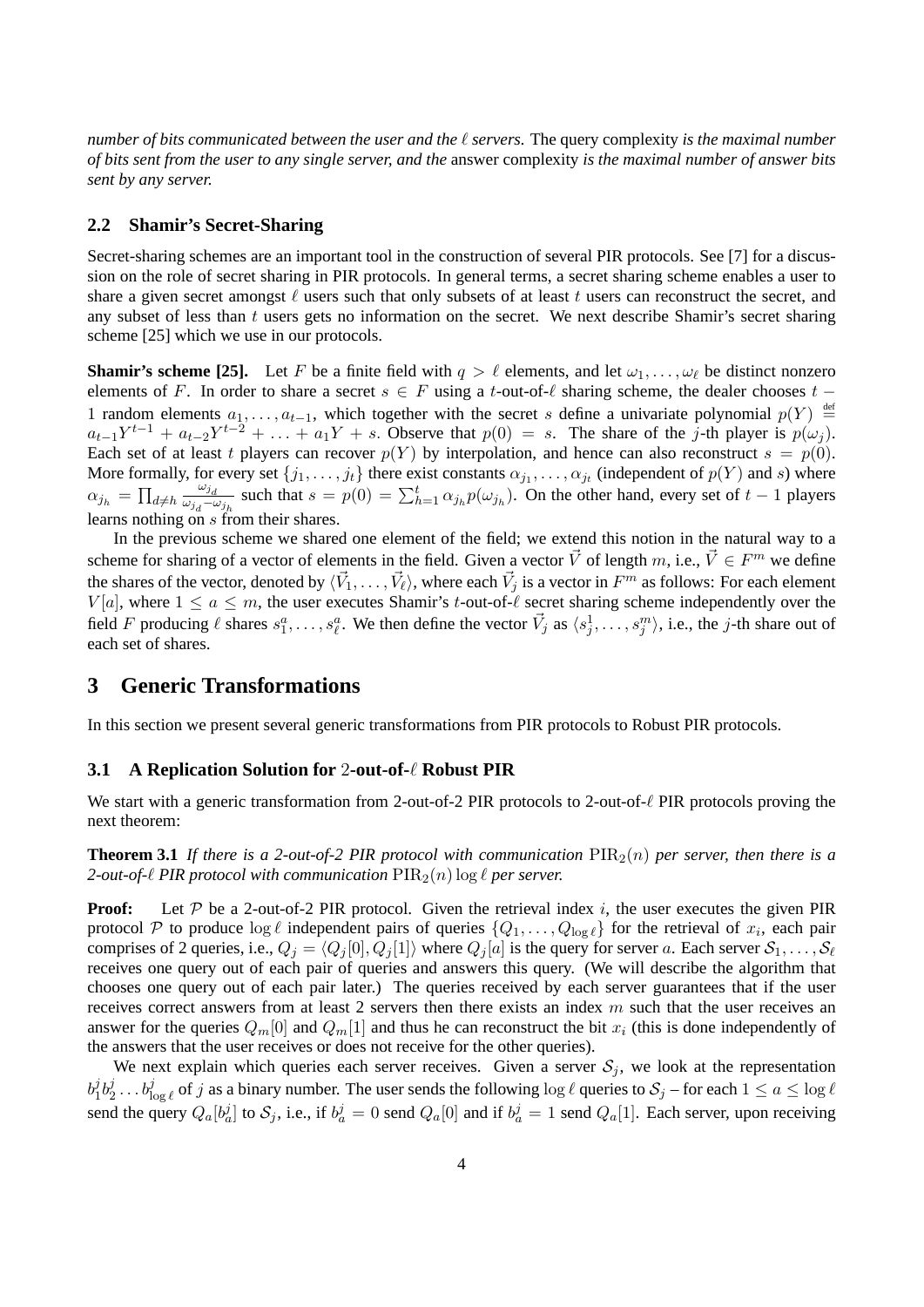the queries, replies independently to each query according to the PIR protocol. Since we assume that at least 2 servers are reachable, the user will receive answers from at least 2 servers, say server  $S_{j_1}$  and server  $S_{j_2}$  $(j_1 \neq j_2)$ . The binary representations of  $j_1$  and  $j_2$  differ in at least one bit; let m be the index of the first bit that differs between  $j_1$  and  $j_2$ , and without loss of generality,  $b_m^{j_1} = 0$  and  $b_m^{j_2} = 1$ . The user takes the answer received from server  $S_{j_1}$  for the query  $Q_m[0]$  and the answer received from server  $S_{j_2}$  for the query  $Q_m[1]$  and reconstruct the desired bit  $x_i$ .

This scheme is secure since each server receives only one query out of each pair of queries and these pairs of queries are independent. In this protocol each server receives  $\log \ell$  queries and answers each one of them, thus the complexity of the protocol is the number of queries multiplied by  $PIR<sub>2</sub>(n)$ , i.e., the total communication is  $O(\text{PIR}_2(n)\ell \log \ell).$ 

Plugging the PIR protocol of [13] we get:

**Corollary 3.2** *There exists a 2-out-of-* $\ell$  *PIR protocol with total communication of*  $O(n^{\frac{1}{3}}\ell \log \ell)$ *.* 

#### **3.2** A Generic k-out-of- $\ell$  Replication Solution

In this section we will generalize the solution presented in the previous section, and show a generic transformation from k-out-of-k PIR protocols to k-out-of- $\ell$  PIR protocols. The idea is similar to the 2-out-of- $\ell$ PIR protocol; however we need to be more careful in partitioning the queries. For this purpose we recall the following definition:

**Definition 3.3 (Perfect hashing [21])** *A* perfect hash family  $H_{\ell,k} = \{h_1, \ldots, h_{w_{\ell,k}}\}$  is a family of functions *of the form:*  $h_a: \{1,\ldots,\ell\} \to \{1,\ldots,k\}$  *such that for each subset*  $A \subseteq \{1,\ldots,\ell\}$ ,  $|A| = k$ *, there exists an index* a such that  $|h_a(A)| = k$  *(that is,*  $h_a$  *restricted to* A *is one-to-one and on-to). The size of the family is the number of functions in the family, denoted by*  $w_{\ell,k}$ *.* 

We have 3 parameters for a perfect hash family – k,  $\ell$ , and  $w_{k,\ell}$ . The parameters k and  $\ell$  are part of the specification of the problem. On the other hand, we would like  $w_{\ell,k}$  – the number of functions in the perfect hash family – to be as small as possible, since  $w_{\ell,k}$  will directly affect our protocol's complexity.

**Theorem 3.4** If there exists a perfect hash family  $H_{\ell,k}$  of size  $w_{\ell,k}$  and if there exists a k-out-of-k PIR protocol with communication  $\text{PIR}_k(n)$  *per server, then there exists a k-out-of-* $\ell$  *PIR protocol with communication*  $w_{\ell,k}$ .  $\text{PIR}_k(n)$  *per server, thus total communication*  $\ell \cdot w_{\ell,k} \cdot \text{PIR}_k(n)$ *.* 

**Proof:** Given a k-out-of-k PIR protocol  $P$  we do the following. Given i, the retrieval index, the user uses  $P$ to produce  $w_{\ell,k}$  independent vectors of queries  $\{Q_1,\ldots,Q_{w_{\ell,k}}\}$  for the retrieval of  $x_i$ , each vector comprises of k queries, i.e.,  $Q_j = \langle Q_j [1], \ldots, Q_j [k] \rangle$ , that is, the user executes  $w_{\ell,k}$  times the protocol P independently and the user holds the  $w_{\ell,k}$  query vectors. Each server receives from the user one query out of each vector of queries and answers this query. Since each server receives  $w_{\ell,k}$  PIR queries, which are completely independent, the server gains no knowledge on i. We show below how the user chooses which queries to send to each server. This choice of queries received by each server guarantees that if the user receives answers from at least  $k$  servers then it can reconstruct  $x_i$ .

Given a perfect hash family  $H_{\ell,k}$ , for each server  $S_j$  the user sends the following  $w_{\ell,k}$  queries – for each  $1 \le a \le w_{\ell,k}$ , let  $\Delta = h_a(j)$ , then the user sends  $Q_a[\Delta]$  to  $S_j$ , i.e., the user sends the  $\Delta$ -th query out of the vector  $Q_a$ . In other words, the perfect hash family determines which queries we need to take from each vector of queries  $Q_a$ . Let  $S_{j_1}, \ldots, S_{j_k}$  be k servers from which the user receives answers. By the definition of perfect hashing, there is an index a such that  $|h_a({j_1, \ldots, j_k})| = k$ , i.e., the set  $\{h_a(j_1), \ldots, h_a(j_k)\}$  is a permutation. We consider the answers  $\{Q_a[h_a(j_1)], \ldots, Q_a[h_a(j_k)]\}$  received from these servers to the following queries. Since these queries are distinct, we have k answers in a k-out-of-k PIR protocol, and the user can reconstruct  $x_i$  from the answers received for these queries.  $\Box$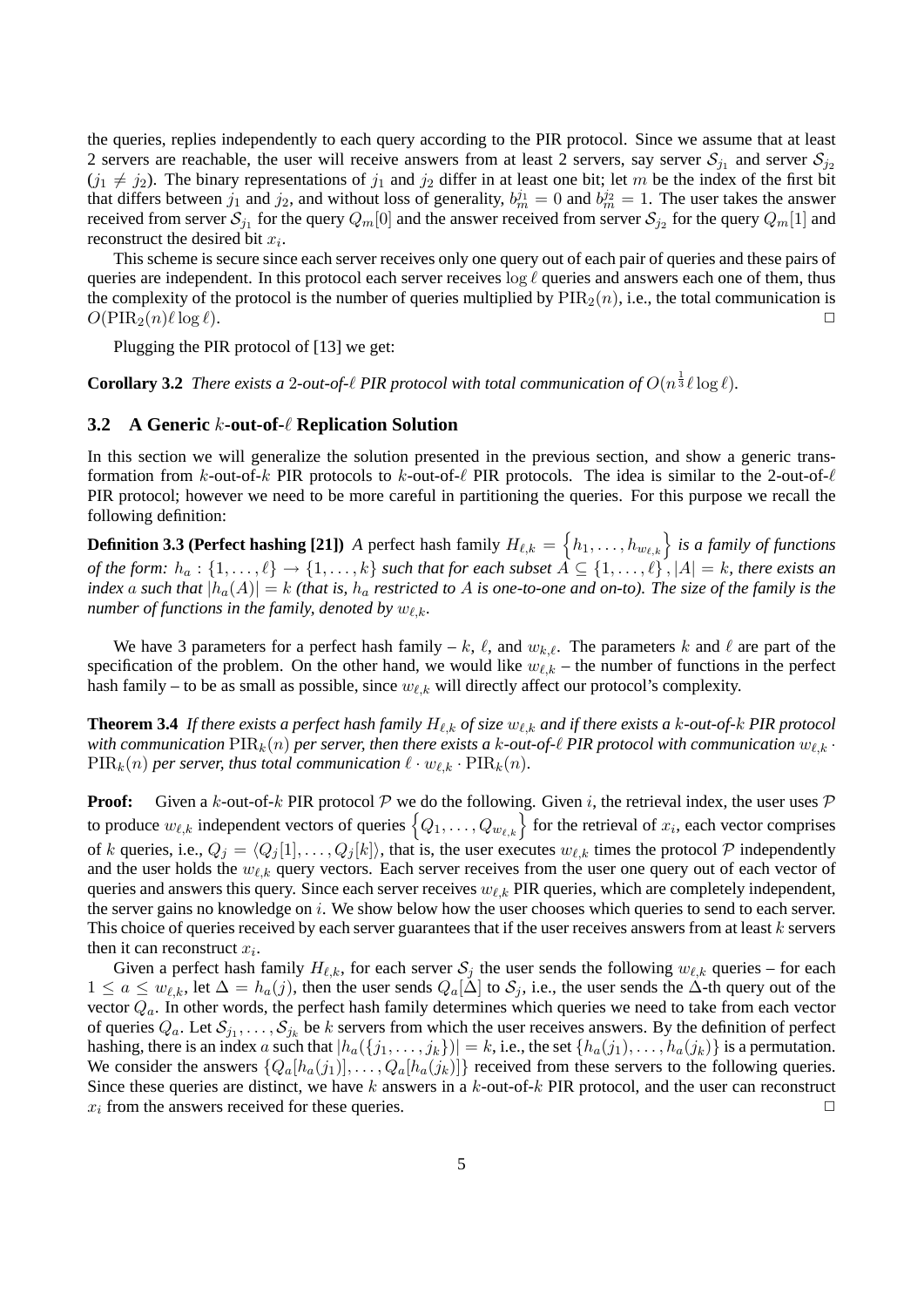The communication complexity of the above protocol depends on the size of the perfect hash family. The explicit hash family of [26] has size  $\log \ell \cdot 2^{O(k)}$  (this is basically optimal [21]). Using the protocol of [13] and the hash family of [26] we get:

**Corollary 3.5** *There is a k-out-of-* $\ell$  *protocol with total communication*  $2^{O(k)} n^{\frac{1}{2k-1}} \ell \log \ell$ .

Applying the protocol of [8] and the hash family of [26] we get:

**Corollary 3.6** *There is a k-out-of-* $\ell$  *protocol with total communication*  $2^{\tilde{O}(k)} n^{\frac{2 \log \log k}{k \log k}} \ell \log \ell$ .

We use the same approach taken in Theorem 3.4, only this time, instead of using "regular"  $k$ -out-of- $k$  PIR protocol, we use a t-private k-out-of-k PIR protocol to produce the  $w_{\ell,k}$  independent query vectors.

**Theorem 3.7** If there is a perfect hash family  $H_{\ell,k}$  of size  $w_{\ell,k}$  and if there is a t-private k-out-of-k PIR protocol *with communication*  $\text{PIR}_{k,t}(n)$  *per server, then there is a t-private* k-*out-of-* $\ell$  *PIR protocol with communication*  $w_{\ell,k}$  ·  $\text{PIR}_{k,t}(n)$  *per server, thus total communication*  $\ell \cdot w_{\ell,k}$  ·  $\text{PIR}_{k,t}(n)$ *.* 

Applying the protocol of [7] and the hash family of [26] we get:

**Corollary 3.8** *There is a t-private k-out-of-* $\ell$  *protocol with total communication*  $O(\ell \cdot \log \ell \cdot 2^{O(k)} \cdot n^{1/(2k-1)/t})$ .

### **3.3 A Generalized Transformation**

We now show a generalization of the previous transformation, where our goal is to reduce the dependency on k. As seen in [21] the size of every perfect hash family  $H_{\ell,k}$  is at least  $2^k$ , thus, we first generalize the notion of perfect hashing.

**Definition 3.9** An  $\alpha$ -perfect hash family  $H_{\ell,k,\alpha} = \{h_1,\ldots,h_{w_{\ell,k,\alpha}}\}$  (where  $\alpha \leq 1$ ) is a family of functions  $h_a: \{1,\ldots,\ell\} \to \{1,\ldots,\lfloor \alpha k \rfloor\}$  such that for each subset  $A \subseteq \{1,\ldots,\ell\}$  ,  $|A| = k$ , there exists an index a *such that*  $|h_a(A)| = |\alpha k|$ .

Note that when  $\alpha = 1$  we get the standard definition of a perfect hash family. We now show how to use the  $\alpha$ -perfect hash family in the construction of k-out-of- $\ell$  PIR protocols.

**Theorem 3.10** *If there is an*  $\alpha$ -perfect hash family  $H_{k,\ell,\alpha}$  *of size*  $w_{\ell,k,\alpha}$  *and if there is an*  $\lfloor \alpha k \rfloor$ -out-of- $\lfloor \alpha k \rfloor$ *PIR protocol with communication*  $\text{PIR}_{|\alpha k|}(n)$  *per server, then there exists a k-out-of-* $\ell$  *PIR protocol with communication*  $w_{\ell,k,\alpha}$  ·  $\text{PIR}_{|\alpha k|}(n)$  *per server, thus total communication*  $\ell \cdot w_{\ell,k,\alpha}$  ·  $\text{PIR}_{|\alpha k|}(n)$ .

**Proof:** This proof is similar to the one shown in Theorem 3.4, only this time we use an  $\alpha k$ -out-of- $\alpha k$ PIR protocol and an  $\alpha$ -perfect hash family. Let  $S_{j_1},\ldots,S_{j_k}$  be k servers from which the user receives answers. Using the  $\alpha$ -perfect hash property, let a be an index such that  $|h_a({j_1},...,j_k)| = [\alpha k]$ . This means that the user has  $|\alpha k|$  distinct answers of an  $|\alpha k|$ -out-of- $|\alpha k|$  PIR protocol, and the user can reconstruct  $x_i$  from the answers received for these queries.  $\Box$ 

In the last proof we used, as our building block to construct a k-out-of- $\ell$  PIR protocol, an  $|\alpha k|$ -out-of- $|\alpha k|$ PIR protocol (as opposed to Theorem 3.4 where we used a  $k$ -out-of- $k$  PIR protocol). Since the communication complexity of PIR protocols decrease as k gets bigger and since we are using  $\alpha < 1$  then we will get a less efficient PIR protocol in its dependency on n; our hope is that  $w_{\ell,k,\alpha}$  is considerably smaller thus the dependency on k will be better. For  $\alpha = 1/\ln k$  we get a family whose size is small.

**Claim 3.11** *There exists an*  $\frac{1}{\ln k}$ -perfect hash family of size  $O(\frac{k \log \ell}{\log \log k})$  $\frac{k \log \ell}{\log \log k}$ ).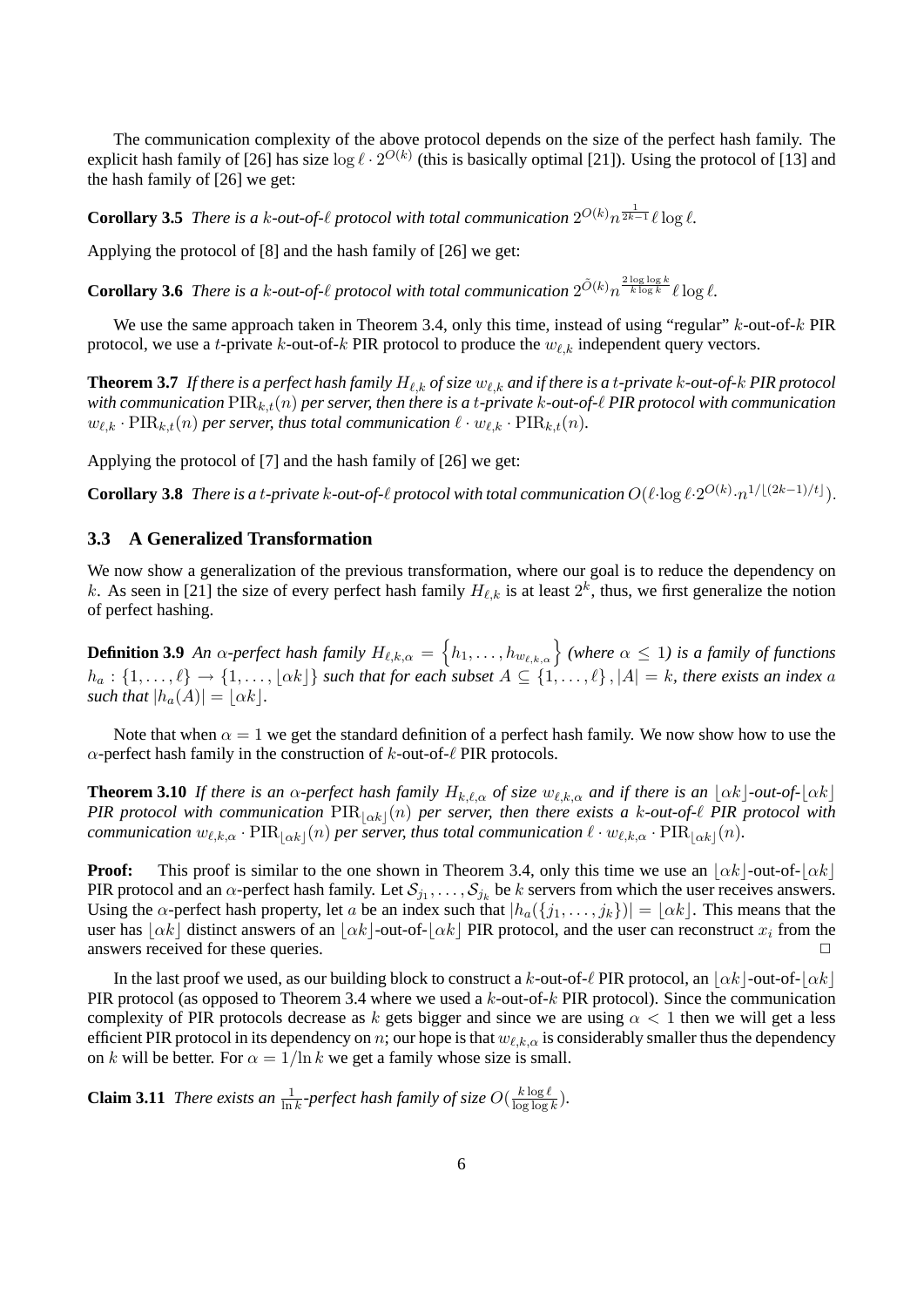**Proof:** We will prove the claim using a probabilistic proof. As a first step lets consider a specific subset  $A \subseteq \{1, \ldots, \ell\}, |A| = k$ , one hash function h chosen at random from the space of functions from  $\{1, \ldots, \ell\}$ to  $\{1, \ldots, |\alpha k|\}$ , and one index  $c \in \{1, \ldots, |\alpha k|\}$ . We now look at the probability

$$
\Pr[\forall_{j\in A} h(j)\neq c] = \left(\frac{\lfloor \alpha k \rfloor - 1}{\lfloor \alpha k \rfloor}\right)^k \le \left(\left(1 - \frac{1}{\alpha k}\right)^{\alpha k}\right)^{\frac{1}{\alpha}} < e^{\frac{-1}{\alpha}} = \frac{1}{k}.
$$

The last equality is true since  $\alpha = \frac{1}{\ln n}$  $\frac{1}{\ln k}$ . By the union bound we conclude that

$$
\Pr[ |h(A)| < \lfloor \alpha k \rfloor ] = \Pr[ \exists_c \forall_{j \in A} h(j) \neq c ] < \lfloor \alpha k \rfloor \frac{1}{k} \leq \alpha = \frac{1}{\ln k}.
$$
 (1)

.

.

As the next step we choose  $w_{\ell,k,\alpha}$  hash functions independently from the space of functions from  $\{1,\ldots,\ell\}$  to  $\{1, \ldots, |\alpha k|\}.$  Thus for a fixed set A we get

$$
\Pr[\forall_{1 \le a \le w_{\ell,k,\alpha}} | h_a(A) | < \lfloor \alpha k \rfloor ] < \left(\frac{1}{\ln k}\right)^{w_{\ell,k,\alpha}}
$$

Therefore,

$$
\Pr[\exists_{A;|A|=k} \forall_{1\leq a\leq w_{\ell,k,\alpha}} |h_a(A)| < \lfloor \alpha k \rfloor] < \binom{\ell}{k} \left(\frac{1}{\ln k}\right)^{w_{\ell,k,\alpha}} \leq \ell^k \left(\frac{1}{\ln k}\right)^{w_{\ell,k,\alpha}}
$$

If  $\ell^k(\frac{1}{\ln k})^{w_{\ell,k,\alpha}} < 1$ , then choosing at random  $w_{\ell,k,\alpha}$  hash functions, the probability that this family of hash  $\frac{d}{d\ln k}$   $\frac{d}{d\ln k}$   $\frac{d}{d\ln k}$   $\frac{d}{d\ln k}$  1, then choosing at random  $w_{\ell,k,\alpha}$  hash functions, the probability that this rainity of hash family of size  $w_{\ell,k,\alpha}$ . Thus, it suffices that  $\ell^k < (\ln k)^{w_{\ell,k,\alpha}}$ , i.e.,  $w_{\ell,k,\alpha} > \frac{k \log \ell}{\log \log n}$  $\frac{k \log \ell}{\log \log k}$ .

In the above analysis, Inequality (1) could have been derived from the so-called coupon collector problem, see, e.g., [22, pages 57–63]. The analysis of the coupon collector problem implies that if we try to take  $\alpha \geq \frac{2}{\ln n}$  $\ln k$ then for a given A of size k the probability that  $|h(A)| = |\alpha k|$  would be exponentially small, thus the size of family we would construct using the above proof would be exponential in  $k$ .

With the current state of the art of PIR protocols we cannot describe a more efficient transformation to robust PIR protocol using the  $\frac{1}{\ln k}$ -perfect hash family. If, for example, there exists a PIR protocol with communication  $poly(k) \cdot n^{O(\frac{1}{k \log k})}$  then we will get a robust protocol with communication complexity of poly $(k, \ell) \cdot n^{\frac{1}{2k}}$ . Notice that the recent PIR protocols  $[8]$  are close to these requirements (however, they are not polynomial in k).

# **4 A** k**-out-of-**` **Polynomial Interpolation based PIR Protocol**

In this section we construct a  $k$ -out-of- $\ell$  PIR protocol which uses the polynomial interpolation based PIR Protocol of [5, 6, 13]. We start with a technical lemma, and then present the protocol.

**Lemma 4.1** Let  $d$  and  $m$  be integers such that  $m = \Omega(d \cdot n^{\frac{1}{d}})$ . There is a function  $E: \{1, \ldots, n\} \longrightarrow \{0, 1\}^m$ and an m-variant degree  $d$  polynomial  $P_x$  such that in every field  $P_x(E(i)) = x_i$  for each  $1 \leq i \leq n$ .

**Proof:** Let  $E(1), \ldots, E(n)$  be n distinct binary vectors of length m and weight d, let  $E(i)<sub>a</sub>$  be the a-th bit of  $E(i)$  and define  $P_x(Z_1, \ldots, Z_m) \stackrel{\text{def}}{=} \sum_{i=1}^n x_i \prod_{E(i)_a=1} Z_a$ .

**Lemma 4.2** *There exists a k-out-of-* $\ell$  *PIR protocol with query complexity*  $O(kn^{\frac{1}{k-1}}\log \ell)$  *and answer complexity*  $O(\log \ell)$  *per server.*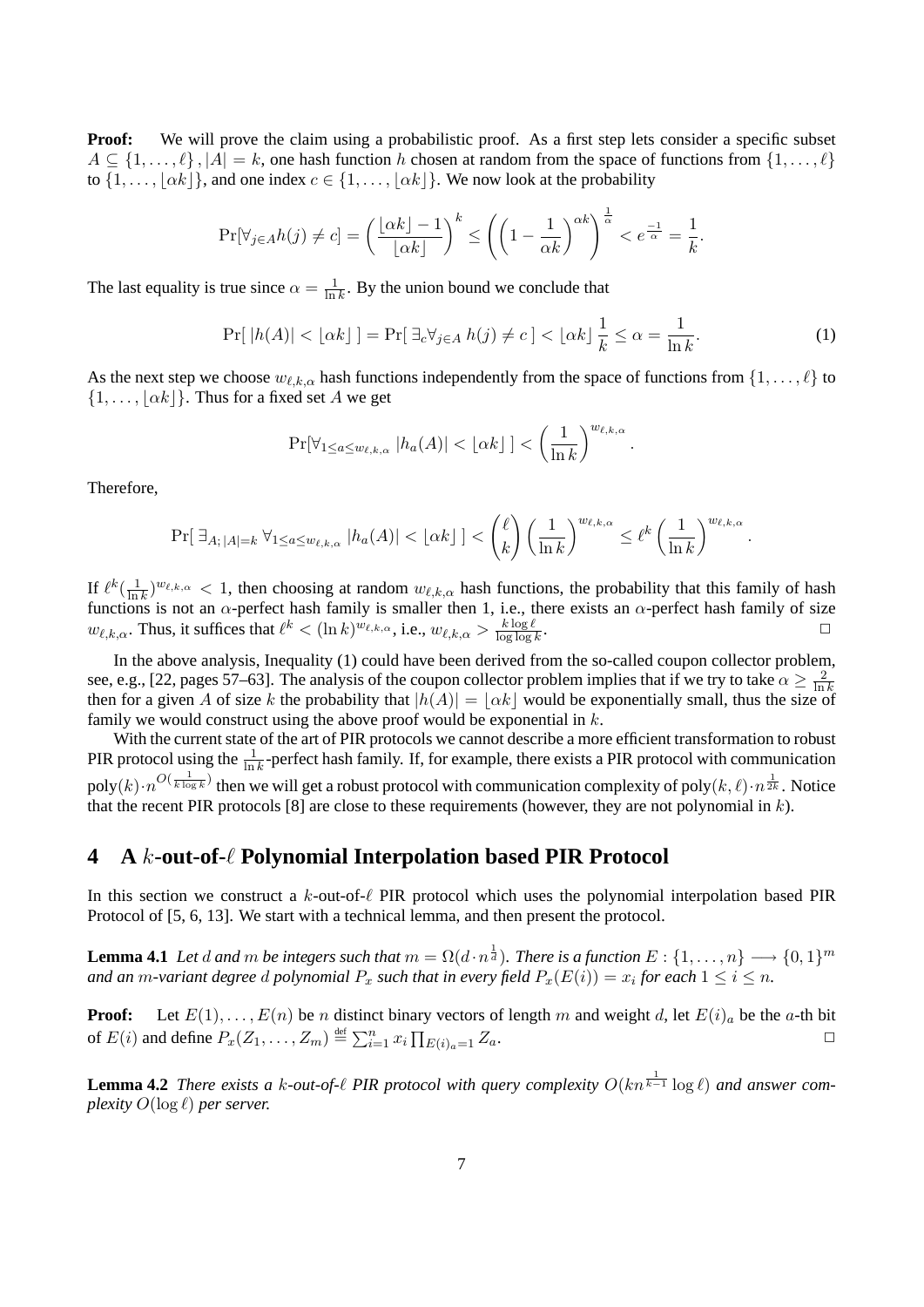**Proof:** Let  $d = k - 1$  and  $P_x$  and E be as promised in Lemma 4.1. Given the retrieval index i, the user does the following: Calculates the vector  $E(i) = \langle y_1, \ldots, y_m \rangle$ , where  $y_j$  is the j-th bit of  $E(i)$ . Now the user uses Shamir's 2-out-of- $\ell$  scheme [25], over a finite field with  $O(\ell)$  elements, to share  $E(i)$ . That is, it chooses at random m polynomials  $\{p_1, \ldots, p_m\}$  (each of degree 1) such that  $p_a(0) = y_a$  for each  $1 \le a \le m$ . Let  $\omega_1, \ldots, \omega_\ell$  be distinct nonzero elements of the field, the user sends to server  $S_j$  the shares  $\langle p_1(\omega_j), \ldots, p_m(\omega_j) \rangle$ .

We now consider the following univariate polynomial:  $R(Y) = P_x(p_1(Y), \ldots, p_m(Y))$ ; the degree of this polynomial is d since R is constructed from the polynomial  $P_x$ , whose degree is d, by replacing each variable  $Y_i$ with a degree 1 polynomial. Given these definitions,  $R(0) = P_x(p_1(0), \ldots, p_m(0)) = P_x(y_1, \ldots, y_m) = x_i$ . Furthermore, the server  $S_j$  can compute  $R(\omega_j)$  without knowing R since  $R(\omega_j) = P_x(p_1(\omega_j), \dots, p_m(\omega_j))$ and since  $\langle p_1(\omega_j), \ldots, p_m(\omega_j) \rangle$  are the shares that server  $\mathcal{S}_j$  receives from the user. Thus,  $\mathcal{S}_j$  computes  $R(\omega_j)$ and sends it to the user.

The user upon receiving any k answers  $R(\omega_{j_1}), \ldots, R(\omega_{j_k})$  (from k different servers) reconstructs the polynomial R by interpolation (since the user has k points on a polynomial of degree  $d = k - 1$ ) and computes  $R(0) = x_i.$ 

Server  $S_i$  does not gain any information on i since  $S_i$  receives one share of the secret  $E(i)$  in a 2-out-of- $\ell$ secret sharing scheme. Thus, the protocol is private. The user sends  $m$  shares to each server, each share is of size  $O(\log \ell)$ . Each server sends an answer of length  $O(\log \ell)$  and thus the total communication is  $O(m\ell \log \ell)$  =  $O(kn^{\frac{1}{k-1}})$  $\frac{1}{k-1} \ell \log \ell$ .

In the above protocol, the answer complexity is larger than the query complexity. We will balance these complexities using the balancing technique of [13], yielding the following theorem:

# **Theorem 4.3** *There exists a k-out-of-* $\ell$  *PIR protocol with total communication*  $O(kn^{\frac{1}{k}}\ell \log \ell)$ *.*

**Proof:** This communication complexity is achieved by balancing the complexities of the queries and answers of the protocol described in Lemma 4.2, i.e., reducing the query complexity and increasing the answer complexity. This is done by looking at the database as a matrix of size  $\alpha(n) \times \frac{n}{\alpha(n)}$  where  $\alpha(n)$  will be determined later. We consider each index i as a cell  $(i_1, i_2)$  where  $i_1, i_2$  is the natural mapping of i according to the size of the matrix. To achieve the balancing, the user executes the above PIR protocol with retrieval index  $i_2$  and database of size  $\alpha(n)$ . Each server considers each row of the matrix as a database of size  $\alpha(n)$ , and sends the answer to the query it gets for each row. The user then takes the answers that it got for the row  $i_1$  and reconstructs  $x_{i_1,i_2}$ . The user sends one query to each server with database of size  $\alpha(n)$ , thus the query complexity is  $O(\log \ell \cdot k\alpha(n)^{\frac{1}{k-1}})$  per server. Each server sends one answer per row, each answer is of length  $O(\log \ell)$ ; thus, the answer complexity is  $\log \ell \cdot \frac{n}{\alpha \sqrt{n}}$  $\frac{n}{\alpha(n)}$  per server. To minimize the total communication complexity we require:  $\log \ell \cdot \frac{n}{\alpha(n)} = \log \ell k \alpha(n)^{\frac{1}{k-1}}$ . Taking  $\alpha(n) = O(n^{\frac{k-1}{k}})$ , yields a protocol with total communication  $O(kn^{\frac{1}{k}}\ell\log\ell).$  $\frac{1}{k} \ell \log \ell$ .

A similar construction works for t-private robust protocols.

**Lemma 4.4** *There exists a t-private k-out-of-* $\ell$  *PIR protocol with query complexity*  $O(\frac{k}{\ell})$  $\frac{k}{t} n^{\frac{1}{\left\lfloor (k-1)/t \right\rfloor}} \log \ell)$  and *answer complexity of*  $O(\log \ell)$  *per server.* 

**Proof:** Let  $d = \frac{k-1}{t}$  $\left\lfloor \frac{-1}{t} \right\rfloor$ ,  $m = \Theta(dn^{\frac{1}{d}})$ , and  $P_x$  and E be as promised in Lemma 4.1. The protocol we construct is similar to the protocol described in the proof of Lemma 4.2 with the following differences: In the t-private protocol the user uses Shamir's  $(t + 1)$ -out-of- $\ell$  scheme, that is, the degree of the polynomials  $p_1, \ldots, p_m$  is t. Thus, the degree of R is  $dt = \lfloor \frac{k-1}{t} \rfloor$  $\left[\frac{-1}{t}\right] \cdot t \leq k - 1$ . The user, upon receiving k answers  $R(\omega_{j_1}), \ldots, R(\omega_{j_k})$  (from k different servers), reconstructs the polynomial R by interpolation (since the user has k points on a polynomial of degree  $k - 1$ ) and computes  $R(0) = x_i$ .

Next we analyze the properties of the protocol. A coalition of t servers does not gain any information on  $i$ , since the user uses Shamir's  $(t + 1)$ -out-of- $\ell$  secret sharing scheme. Thus, the protocol is t-private. As for the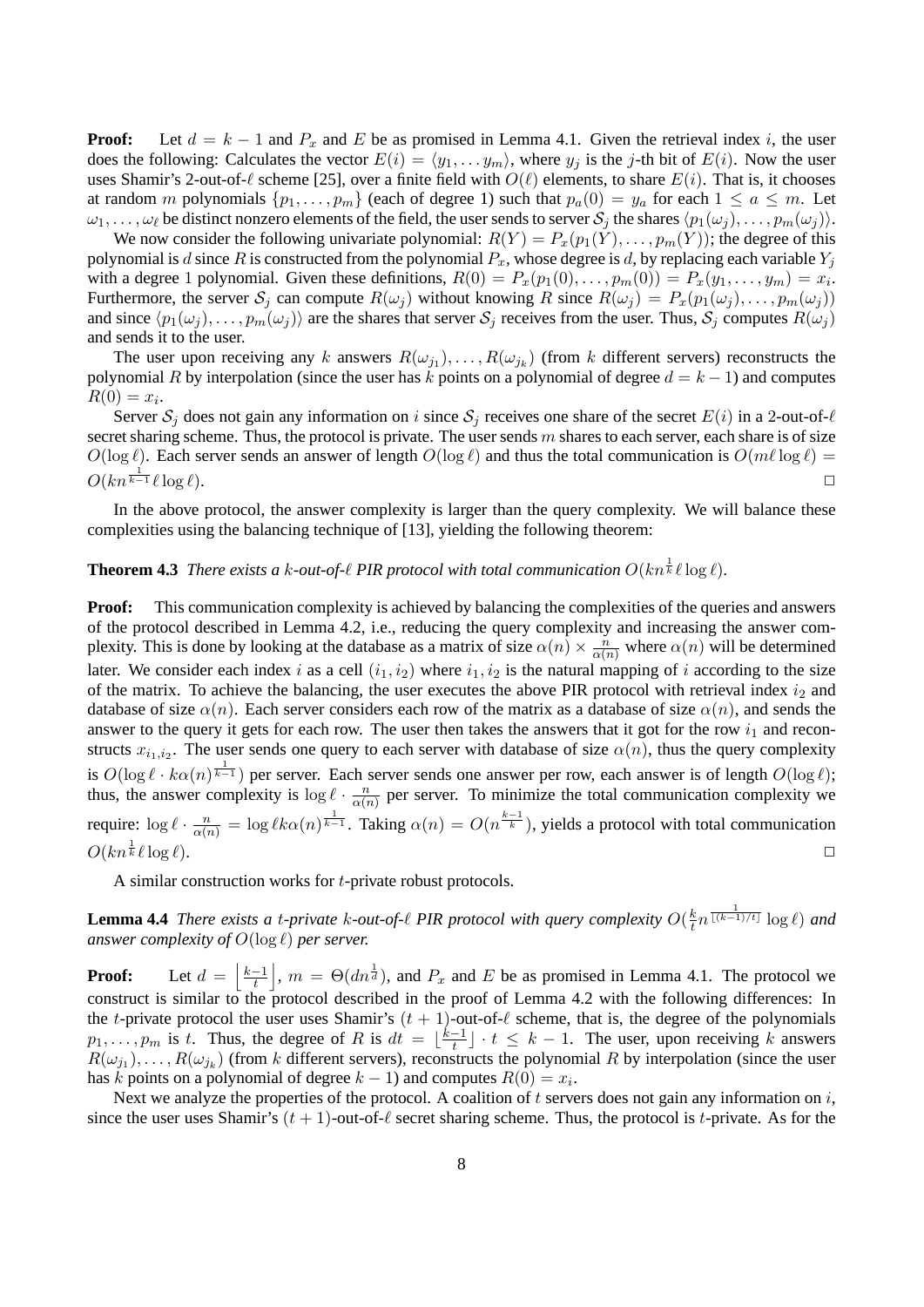communication, the user sends m shares to each server, each share is of size  $O(\log \ell)$ . Each server sends an answer of length  $O(\log \ell)$  thus the query complexity is  $O(m \log \ell) = O(\frac{k}{\ell})$ t n 1 b(k−1)/tc log `) per server. ✷

**Theorem 4.5** *There is a t-private k-out-of-* $\ell$  *PIR protocol with total communication* 

$$
O\left(\frac{k}{t}n^{\frac{1}{\left\lfloor (k-1)/t\right\rfloor+1}}\ell\log\ell\right) = O\left(\frac{k}{t}n^{t/k}\ell\log\ell\right)
$$

.

**Proof:** We use here the same technique described in Theorem 4.3. The query complexity is  $O(\frac{k}{t})$  $\frac{k}{t} \log \ell$ .  $\alpha(n)^{\frac{1}{[(k-1)/t]}}$ ) per server. Each server sends  $n/\alpha(n)$  answers each of length log  $\ell$ , thus in order to minimize the total communication complexity we require:  $\log \ell \cdot \frac{n}{\alpha(n)} = \frac{k}{t}$  $\frac{k}{t} \log \ell \cdot \alpha(n)^{\frac{1}{\lfloor (k-1)/t \rfloor}}$ . Taking  $\alpha(n) =$  $O(n^{\left\lfloor \frac{k-1}{t} \right\rfloor / (\left\lfloor \frac{k-1}{t} + 1 \right\rfloor)})$ , yields a protocol with the desired communication complexity.

### **5 A Robust PIR Protocols Using Shamir's Secret Sharing**

In this section we show how one can use Shamir's secret sharing in order to produce robust PIR protocols. We first construct a k-out-of- $\ell$  PIR protocol with total communication complexity of  $O(n\ell \log \ell)$ . This protocol is just a "warmup" (because the result is trivial), however, the ideas of this protocol are used to construct a 2-out-of- $\ell$  protocol whose complexity is  $O(n^{1/3}\ell \log \ell)$ .

Given the retrieval index *i*, the user computes the vectors  $\langle \vec{V}_1, \ldots, \vec{V}_\ell \rangle$  – the shares of Shamir's scheme (as described in Section 2.2) over  $GF(2^{\lceil \log \ell \rceil})$  of the unit vector  $\vec{e}_i$  of length n, and sends  $\vec{V}_j$  to server  $S_j$  for each  $1 \le j \le \ell$ . Server  $S_j$ , upon receiving  $\vec{V}_j$ , sends back to the user the following scalar multiplication:  $a_j \stackrel{\text{def}}{=} \vec{V}_j \cdot \vec{x}$ , i.e., the server computes the scalar product of the database and the vector  $\vec{V}_j$  and sends the result to the user.

The user upon receiving k answers  $a_{j_1}, \ldots, a_{j_k}$  uses the appropriate constants  $\alpha_{j_1}, \ldots, \alpha_{j_k}$  (see Section 2.2) to perform the following computation (in the following proof all additions and multiplications are done in the  $\mathop{\mathrm{GF}}\nolimits(2^{\lceil \log \ell \rceil})$ ):

$$
\sum_{h=1}^{k} \alpha_{j_h} a_{j_h} = \sum_{h=1}^{k} \alpha_{j_h} (\vec{V}_{j_h} \cdot \vec{x}) = (\sum_{h=1}^{k} \alpha_{j_h} \vec{V}_{j_h}) \cdot \vec{x} = \vec{e}_i \cdot \vec{x} = x_i.
$$

Thus, the user can reconstruct  $x_i$  from any k answers.

We now present a more efficient protocol that uses the above ideas combined with the 2-server protocol of [13]. This 2-out-of- $\ell$  protocol works with total communication of  $O(n^{1/3}\ell \log \ell)$ . Lets first recall the protocols presented by [13]:

ORIGINAL PROTOCOL (VARIANT OF [13]). Let  $n = m<sup>3</sup>$  for some m, and consider the database as a 3dimensional cube, i.e., every  $i \in [n]$  is represented as  $\langle i_1, i_2, i_3 \rangle$  where  $i_r \in [n^{1/3}]$  for  $r = 1, 2, 3$ . This is done using the natural mapping from  $\{0,1\}^n$  to  $(\{0,1\}^{n^{1/3}})^3$ . In Figure 1 we describe the protocol. It can be checked that each bit, except for  $x_{i_1,i_2,i_3}$ , appears an even number of times in the exclusive-or the user computes in Step 3, thus cancels itself. Therefore, the user outputs  $x_{i_1,i_2,i_3}$  as required. Furthermore, the communication is  $O(n^{1/3})$ .

We can look at  $\vec{A}_r^2 = \vec{A}_r^1 \oplus \vec{e}_{i_r}$  and  $\vec{A}_r^1$  as two shares in a 2-out-of-2 sharing scheme of the unit vector  $\vec{e}_{i_r}$ . We use a similar approach to construct a robust protocol. There is one difference – we will use Shamir's 2-outof- $\ell$  secret sharing scheme in order to share the unit vector  $\vec{e}_{i_r}$ ; these shares are used to generate the queries for the protocol.

We next define some notation concerning cubes. This notation is helpful in describing the next protocols.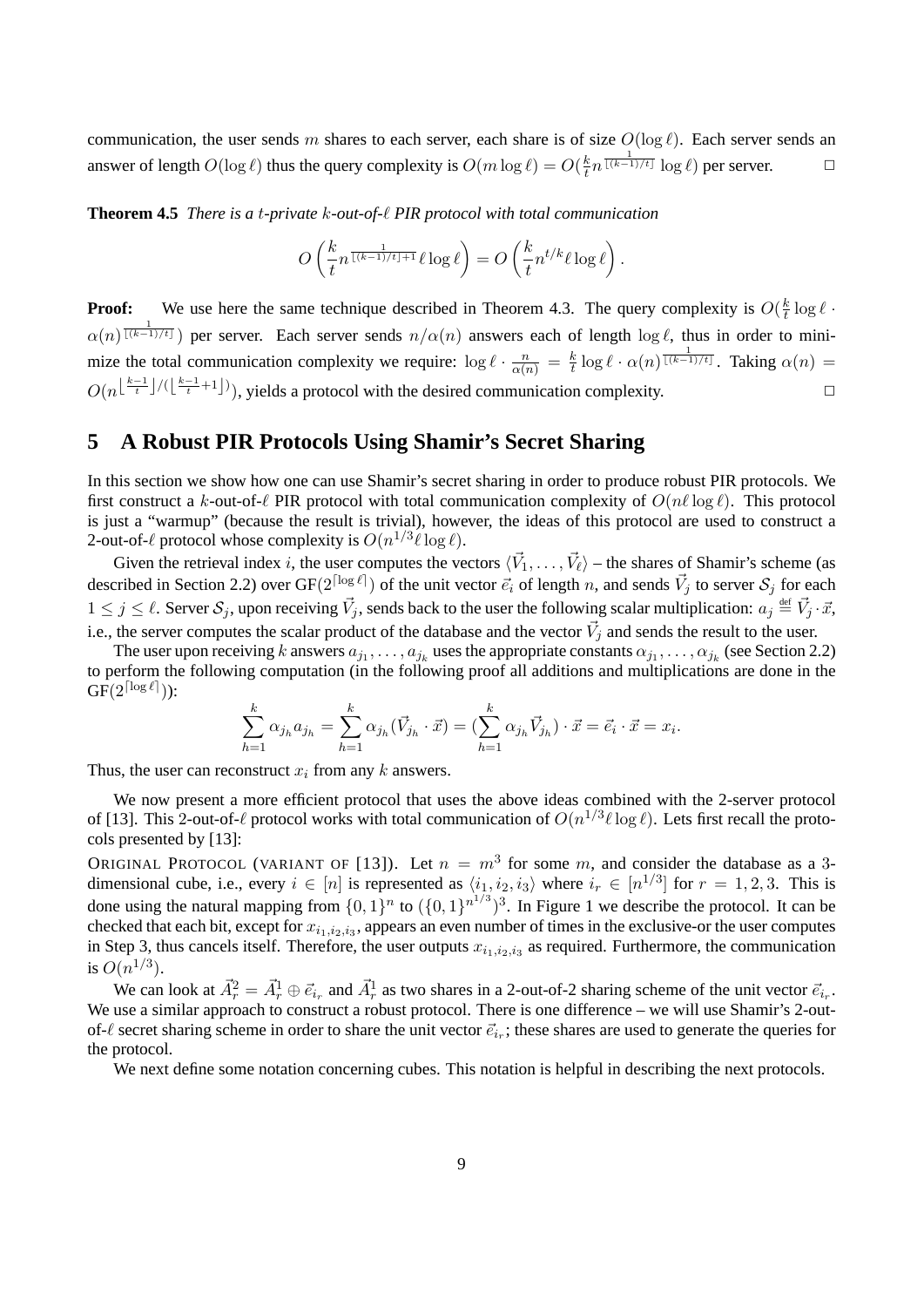#### **The Two Server Protocol of [13]**

1. The user selects three random vectors  $\vec{A}_1^1, \vec{A}_2^1, \vec{A}_3^1 \in \{0, 1\}^m$ , and computes  $\vec{A}_r^2 = \vec{A}_r^1 \oplus \vec{e}_{i_r}$  for  $r = 1, 2, 3$ . The user sends  $\vec{A}_1^j$ ,  $\vec{A}_2^j$ ,  $\vec{A}_3^j$  to  $\mathcal{S}_j$  for  $j = 1, 2$ . 2. Server  $S_j$  computes for every  $b \in [n^{1/3}]$  $a_1^j$  $\vec{A}_{1,b}^j \stackrel{\text{def}}{=} \vec{A}_2^j \cdot x_{b,*,*} \cdot \vec{A}_3^j, \qquad a_2^j$  $\vec{A}^j_{2,b} \stackrel{\text{\tiny def}}{=} \vec{A}^j_1 \cdot x_{*,b,*} \cdot \vec{A}^j_3$  and  $a^j$  $\vec{J}_{3,b} \stackrel{\text{def}}{=} \vec{A}_1^j \cdot x_{*,*,b} \cdot \vec{A}_2^j,$ and sends the  $3n^{1/3}$  bits  $\left\{a_{r,b}^j : r \in \{1,2,3\}, \ b \in [n^{1/3}] \right\}$  to the user. 3. The user outputs  $\bigoplus_{r=1,2,3} (a_{r,i_r}^1 \oplus a_{r,i_r}^2)$ .

Figure 1: The two server protocol of [13] with communication  $O(n^{1/3})$ .

**Definition 5.1** *Let*  $x = (\{0,1\}^m)^3$  *be a three dimensional cube. We denote*  $x_{j_1,*, *}$  *as the matrix of all the elements of* x *where the first index of this element is*  $j_1$ *. Formally, we define*  $x_{j_1,*,*}$  *as the matrix* A *where*  $A_{i_1,i_2}$  =  $x_{j_1,i_1,i_2}$ . We define  $x_{*,j_1,*}$  and  $x_{*,*,j_1}$  similarly. We denote  $x_{j_1,j_2,*}$  as the vector obtained from the 3-dimensional *cube* x by taking all the elements of x where the first index of this element is  $j_1$  and the second is  $j_2$ . Formally, *we define*  $x_{j_1,j_2,*}$  *as the vector*  $\vec{A}$  *where*  $\vec{A}_{i_1} = x_{j_1,j_2,i_1}$ *. We define*  $x_{*,j_1,j_2}$  *and*  $x_{j_1,*,j_2}$  *similarly.* 

**Theorem 5.2** *There exists a 2-out-of-* $\ell$  *PIR protocol with total communication of*  $O(n^{1/3}\ell \log \ell)$ *.* 

**Proof:** In this proof we consider the database x as a 3-dimensional cube and use Shamir's 2-out-of- $\ell$  secret sharing scheme to construct our queries:

Given  $\ell$  and the retrieval index  $i = \langle i_1, i_2, i_3 \rangle$ , the user computes the vector  $\langle \vec{U}_1, \ldots, \vec{U}_\ell \rangle$ , the vector  $\langle \vec{V}_1, \ldots, \vec{V}_\ell \rangle$ , and the vector  $\langle \vec{W}_1, \ldots, \vec{W}_\ell \rangle$  as the shares in a Shamir's 2-out-of- $\ell$  scheme of the unit vector  $\vec{e}_{i_1}$ , the unit vector  $\vec{e}_{i_2}$ , and the unit vector  $\vec{e}_{i_3}$  respectively. The user sends the query  $\vec{U}_j, \vec{V}_j, \vec{W}_j$  to server  $S_j$  for each  $1 \leq j \leq \ell$ .

Server  $S_j$  upon receiving  $\vec{U}_j, \vec{V}_j, \vec{W}_j$  sends back to the user the following  $3n^{1/3}$  numbers: For each  $1 \leq$  $a \leq n^{1/3}$  the server sends to the user: The set of numbers  $-\vec{V}_j \cdot x_{a,*,*} \cdot \vec{W}_j$ , the set of numbers  $-\vec{U}_j \cdot x_{*,a,*} \cdot \vec{W}_j$ , and the set of numbers  $\vec{U}_j \cdot x_{*,*,a} \cdot \vec{V}_j$ , i.e., each number the server sends is a result of multiplications of a two-dimensional matrix produced from the cube with the vectors sent by the user. As in the regular 2-out-of-2 scheme the user takes one element out of each set of answers: The user upon receiving answers from 2 servers  $r$  and  $q$  considers the following 6 numbers:

 $\vec{V}_r \cdot x_{i_1,*,*} \cdot \vec{W}_r, \ \vec{U}_r \cdot x_{*,i_2, *} \cdot \vec{W}_r, \ \vec{U}_r \cdot x_{*,*,i_3} \cdot \vec{V}_r, \vec{V}_q \cdot x_{i_1,*,*} \cdot \vec{W}_q, \ \vec{U}_q \cdot x_{*,i_2, *} \cdot \vec{W}_q, \ \vec{U}_q \cdot x_{*,*,i_3} \cdot \vec{V}_q.$ 

The following claim is similar to the fact that in the protocol of [13] the user reconstructs the correct bit  $x_i$ .

**Claim 5.3** *There exists a linear combination of these 6 numbers that computes to the desired bit*  $x_{i_1,i_2,i_3}$ *.* 

**Proof:** In our proof we use the constants from Shamir's scheme  $\alpha_r$  and  $\alpha_q$  (see Section 2.2), these two constants are independent of the answers received from the servers.<sup>1</sup> Denote  $\vec{U} \stackrel{\text{def}}{=} \alpha_r \vec{U}_r$  and  $\vec{U} \stackrel{\text{def}}{=} \alpha_q \vec{U}_q$ . We

<sup>&</sup>lt;sup>1</sup>The constants  $\alpha_r$  and  $\alpha_q$  depend both on r and q, which means that the servers themselves cannot compute them since the servers do not know in advance which of the servers will send an answer to the user.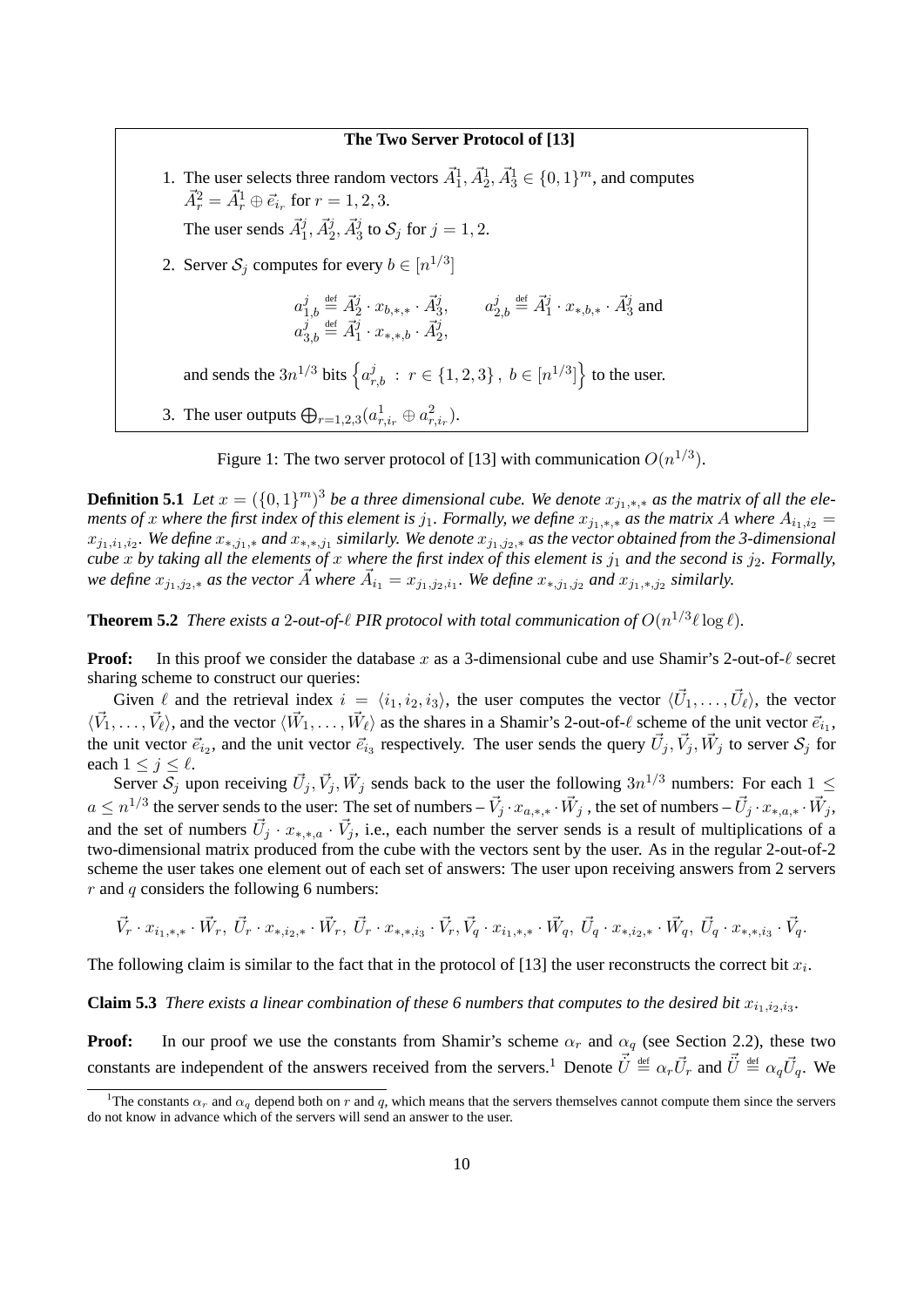denote  $\vec{W}, \vec{W}$  and  $\vec{V}, \vec{V}$  similarly. Thus,

$$
\vec{\tilde{U}} + \vec{\tilde{U}} = \vec{e}_{i_1}, \ \vec{\tilde{V}} + \vec{\tilde{V}} = \vec{e}_{i_2}, \text{ and } \vec{\tilde{W}} + \vec{\tilde{W}} = \vec{e}_{i_3}.
$$
 (2)

Notice that  $\vec{V} \cdot x_{i_1,*,*} \cdot \vec{W} = (\alpha_r)^2 (\vec{V}_r \cdot x_{i_1,*,*} \cdot \vec{W}_r)$ . In our computation we multiply each of the first three numbers by  $\alpha_r^2$  and each of the last three numbers by  $\alpha_q^2$  and consider the following combination:

$$
S \stackrel{\text{def}}{=} \vec{V} \cdot x_{i_1,*,*} \cdot \vec{W} + \vec{U} \cdot x_{*,i_2,*} \cdot \vec{W} + \vec{U} \cdot x_{*,i_3} \cdot \vec{V} + \vec{V} \cdot x_{i_1,*,*} \cdot \vec{W} + \vec{U} \cdot x_{*,i_2,*} \cdot \vec{W} + \vec{U} \cdot x_{*,i_3} \cdot \vec{V}.
$$

We use the fact that in  $GF(2^{\lceil \log \ell \rceil})$  the sum of every number with itself is zero, so we add the number  $\vec{V} \cdot x_{i_1,*,*} \cdot \vec{W}$  twice, the number  $\vec{U} \cdot x_{*,i_2,*} \cdot \vec{W}$  twice, and the number  $\vec{U} \cdot x_{*,*,i_3} \cdot \vec{V}$  twice and get:

$$
S = \vec{V} \cdot x_{i_1,*,*} \cdot \vec{W} + \vec{V} \cdot x_{i_1,*,*} \cdot \vec{W} + \vec{U} \cdot x_{*,i_2,*} \cdot \vec{W} + \vec{U} \cdot x_{*,i_2,*} \cdot \vec{W} + \vec{U} \cdot x_{*,*,i_3} \cdot \vec{V} + \vec{U} \cdot x_{*,*,i_3} \cdot \vec{V} + \vec{V} \cdot x_{i_1,*,*} \cdot \vec{W} + \vec{V} \cdot x_{i_1,*,*} \cdot \vec{W} + \vec{U} \cdot x_{*,i_2,*} \cdot \vec{W} + \vec{U} \cdot x_{*,i_2,*} \cdot \vec{W} + \vec{U} \cdot x_{*,*,i_3} \cdot \vec{V} + \vec{U} \cdot x_{*,*,i_3} \cdot \vec{V} = (\vec{V} + \vec{V}) \cdot x_{i_1,*,*} \cdot \vec{W} + \vec{U} \cdot x_{*,i_2,*} \cdot (\vec{W} + \vec{W}) + (\vec{U} + \vec{U}) \cdot x_{*,*,i_3} \cdot \vec{V} + \vec{V} \cdot x_{i_1,*,*} \cdot (\vec{W} + \vec{W}) + (\vec{U} + \vec{U}) \cdot x_{*,i_2,*} \cdot \vec{W} + \vec{U} \cdot x_{*,*,i_3} \cdot (\vec{V} + \vec{V}) = \vec{e}_{i_2} \cdot x_{i_1,*,*} \cdot \vec{W} + \vec{U} \cdot x_{i_1,*,*} \cdot \vec{e}_{i_3} + \vec{e}_{i_1} \cdot x_{*,i_3} \cdot \vec{V} + \vec{V} \cdot x_{i_1,*,*} \cdot \vec{e}_{i_3} + \vec{e}_{i_1} \cdot x_{i_2,*,*} \cdot \vec{W} + \vec{U} \cdot x_{*,i_3, *} \cdot \vec{e}_{i_2}.
$$

The last equality follows (2). Notice that  $\vec{e}_{i_2} \cdot x_{i_1,*, *} = \vec{e}_{i_1} \cdot x_{*,i_2,*} = x_{i_1,i_2,*}$  and similarly  $x_{*,i_2,*} \cdot \vec{e}_{i_3} =$  $x_{*,*,i_3} \cdot \vec{e}_{i_2} = x_{*,i_2,i_3}$  and  $x_{i_1,*,*} \cdot \vec{e}_{i_3} = \vec{e}_{i_1} \cdot x_{*,*,i_3} = x_{i_1,*,i_3}$  (multiplication from the right replaces the rightmost ∗ and multiplication from the left replaces the leftmost ∗), thus we get:

$$
S = x_{i_1, i_2,*} \cdot (\vec{W} + \vec{W}) + (\vec{U} + \vec{U}) \cdot x_{*,i_2, i_3} + x_{i_1,*,i_3} \cdot (\vec{V} + \vec{V})
$$
  
=  $x_{i_1, i_2,*} \cdot e_{i_3}^{\perp} + e_{i_1}^{\perp} \cdot x_{*,i_2, i_3} + x_{i_1,*,i_3} \cdot e_{i_2}^{\perp} = x_{i_1, i_2, i_3} + x_{i_1, i_2, i_3} + x_{i_1, i_2, i_3} = x_{i_1, i_2, i_3}.$ 

We now provide the proof of the protocol's privacy and its communication complexity analysis. Each server gets one share of Shamir's 2-out-of- $\ell$  scheme. Since Shamir's scheme is secure each server cannot gain any information about i from the share it received, and the protocol is secure. Each server sends and receives  $3n^{1/3}$ elements of GF( $2^{\lceil \log \ell \rceil}$ ) and thus the total communication is  $O(n^{1/3}\ell \log \ell)$ .

# **6 Dealing with Byzantine Servers**

In previous sections we assumed that servers can crash, however they cannot reply with wrong answers. We next show solutions for the robust PIR problem tolerating some Byzantine servers, that is, some servers might be malicious servers or have a corrupted or obsolete database, these servers can return any answer to the user's query. The user needs to be prepared for wrong answers from the servers and still reconstruct the right value of the desired bit  $x_i$ .

**Definition 6.1 (Byzantine-Robust PIR)** *A* b *Byzantine-robust* k-out-of- $\ell$  *PIR protocol*  $P = (R, Q, A, C)$  *is defined as in Definition 2.1 where the correctness requirement is replaced by the following requirement:*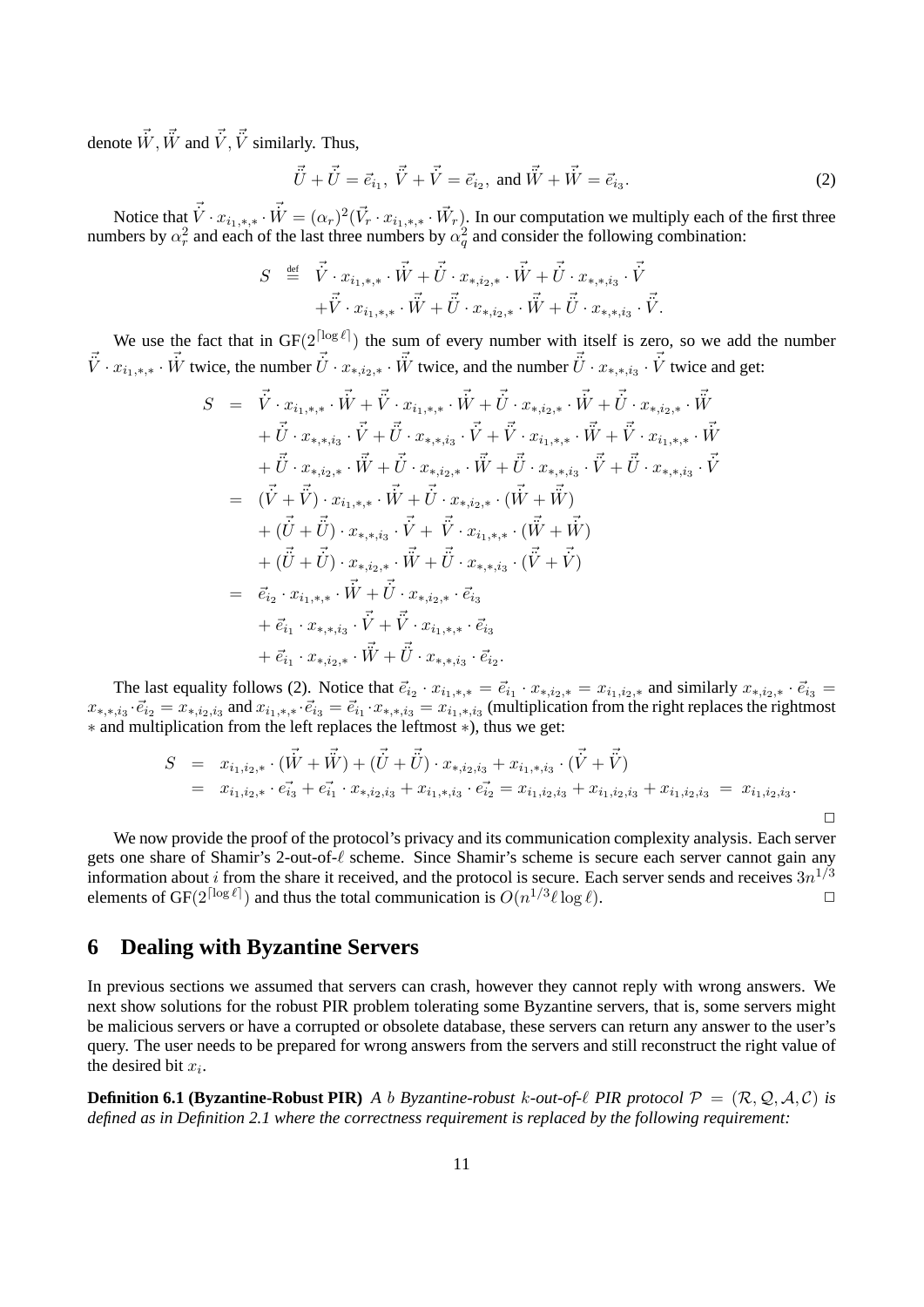**Correctness.** *The user always computes the correct value of* x<sup>i</sup> *from any* k *answers, of which at least* k−b *are correct. Formally, for every*  $i \in \{1, ..., n\}$ , every random string r, every set  $K = \{j_1, ..., j_k\} \subseteq \{1, ..., \ell\}$ , ev $e$ ry database  $x \in \{0,1\}^n$ , and every  $k$  answers  $\{a_1,\ldots,a_k\}$  such that  $|\{a_w:a_w={\cal A}(j_w,{\cal Q}(j_w,i,r),x)\}|$   $\ge$  $k-b$ , we get that:  $C(i, r, K, a_1, \ldots, a_k) = x_i$ .

The correctness holds even if the Byzantine servers cooperate. For the privacy we assume that the Byzantine servers do not cooperate. (Later on we will show what can be done when we discard this assumption.) Note that since we are talking about one-round PIR protocols then the definition is simple. For example, Byzantine servers will not learn any new information as a result of sending wrong answers.

The first observation is that if the server receives answers from  $k$  servers, then, to enable the user to reconstruct the correct value of  $x_i$ , more than half of the answers must be correct. This condition is also sufficient as shown by the following trivial protocol: Each server sends the entire database to the user. Given k answers, out of which less than  $k/2$  are Byzantine, the user takes the value of  $x_i$  which appears at least  $k/2$  times.

Next we show a generic transformation from robust protocols to robust protocols that tolerate Byzantine servers.

**Theorem 6.2** *Let* a *be a parameter where*  $0 < a \leq k$ *, and assume there is an a-out-of-* $\ell$  *robust PIR protocol* with total communication  $\mathrm{PR}_a^\ell(n)$ , then there exists a  $(k-a)/2$  Byzantine-robust  $k$ -out-of- $\ell$  PIR protocol with *total communication*  $\text{PIR}_a^{\ell}(n)$ .

**Proof:** The user and the servers execute an  $a$ -out-of- $\ell$  robust PIR protocol. Assume that the user receives answers from a set B of servers of size at least k. Now, for each subset of size a of B, the user reconstructs  $x_i$ (recall that the user can reconstruct  $x_i$  from any a answers). The user finds a maximal subset  $A \subseteq B$  such that for every subset of A of size a the user reconstructs the same value of  $x_i$ , and outputs this value as  $x_i$ .

We next prove that the user reconstructs the correct value of  $x_i$ . Since there are at most  $(k-a)/2$  Byzantine servers and the size of B is at least k, there are at least  $k-(k-a)/2 = (k+a)/2$  honest servers in B; for every subset of the honest servers of size a the user reconstructs the correct value of  $x_i$ . Hence,  $|A| \geq (k+a)/2$ . Since there are at most  $(k - a)/2$  Byzantine servers, the set A contains at least  $(k + a)/2 - (k - a)/2 = a$ honest servers, therefore the value of  $x_i$  reconstructed for this set (and any other subset of A) is the correct value of  $x_i$ . . The contract of the contract of the contract of the contract of the contract of the contract of the contract of the contract of the contract of the contract of the contract of the contract of the contract of the contrac

In the previous protocol the user is required to reconstruct  $x_i$  for  $\binom{k}{a}$  $\binom{k}{a}$  sets. We now show a construction which overcomes this problem, this is a k-out-of- $\ell$  robust PIR protocol in which at most  $k/3$  servers are Byzantine. Note that in the following protocol the communication complexity is worse than in the generic protocol.

# **Theorem 6.3** There is a  $\frac{k}{3}$  Byzantine-robust k-out-of- $\ell$  PIR protocol with total communication  $O(kn^{1/\lfloor k/3 \rfloor}\ell \log \ell)$ .

**Proof:** We use the  $\lfloor k/3 \rfloor$ -out-of- $\ell$  protocol described in Section 4. In this protocol, the answers of the honest servers are points on a univariate polynomial R whose degree  $\lfloor k/3 \rfloor - 1$ . The user needs to interpolate the polynomial  $R$  from the answers of the servers. Since some of the servers are Byzantine, not all of the answers are points on R. Nevertheless, we now show that the user can still reconstruct R as it is the only polynomial on which at least  $\frac{2}{3}$  of the points (answers) reside.

We know that at least  $\lceil 2k/3 \rceil$  of the servers are not Byzantine, thus all of these servers send points on R. Next, we show that at most  $2 \lfloor k/3 \rfloor - 1$  points from the answers lie on a polynomial B of degree at most  $\lfloor k/3 \rfloor - 1$  which is not R: Since B and R are different polynomials of degree at most  $\lfloor k/3 \rfloor - 1$ , they can have at most  $\lfloor k/3 \rfloor - 1$  common points. Since the honest servers send points on R, they can contribute at most  $k/3$  − 1 points on B. Furthermore, the Byzantine parties can contribute at most  $k/3$  points on B, thus we get at most  $2 |k/3 - 1| < 2k/3$  points that lie on B.

The user has to find  $\lceil 2k/3 \rceil$  points which reside on a polynomial of degree at most  $\lfloor k/3 \rfloor - 1$  (i.e., on R) and use this polynomial to reconstruct  $x_i$ . The user does this task using the decoding algorithm of the Reed-Solomon error correcting codes [24]. (For more information on error-correcting codes the reader can refer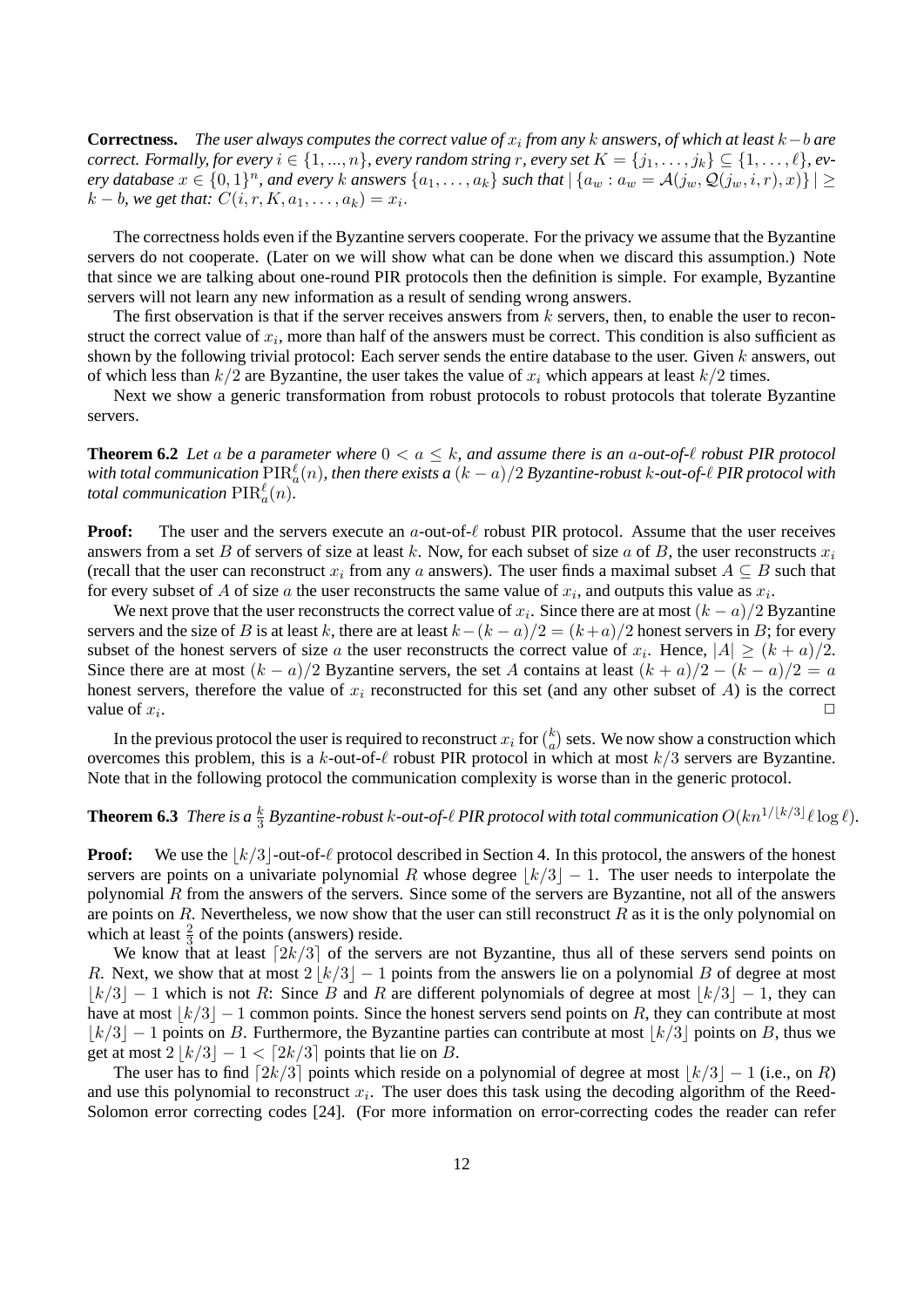to, e.g., [20].) The communication complexity of the above protocol is the communication complexity of the  $\lfloor k/3 \rfloor$ -out-of- $\ell$  protocol described in Section 4, i.e.,  $O(kn^{1/\lfloor k/3 \rfloor} \ell \log \ell)$ .

Since we consider Byzantine servers, the assumption that they do not cooperate is questionable, thus it might be more reasonable to consider b-private robust PIR protocols in the presence of b Byzantine servers. That is, robust PIR protocol where the privacy holds even if b Byzantine servers cooperate. We next show two corollaries where we allow the Byzantine servers to cooperate.

**Corollary 6.4** *Let* a *be* a parameter where  $k/3 < a \leq k$ , and define  $b = (k - a)/2$ . Assume there is a b-private a-out-of- $\ell$  robust PIR protocol with total communication  $\text{PIR}_{a,b}^{\ell}(n)$ , then there exists a b-private b Byzantine-robust  $k$ -out-of- $\ell$  PIR protocol with total communication  $\text{PIR}_{a,b}^{\ell}(n)$ .

The idea is to use the same approach seen in Theorem 6.2, but with a b-private a-out-of- $\ell$  PIR protocol. Notice that b-private a-out-of- $\ell$  PIR protocol with sub-linear communication exists only if  $a \geq b$ , thus we get  $a \geq k/3$ .

**Corollary 6.5** *There is a t-private t Byzantine-robust k-out-of-* $\ell$  *PIR protocol (where*  $t < k/3$ ) with total *communication*  $O(\frac{k}{34})$  $\frac{k}{3t} n^{\frac{1}{\left\lfloor (k-1)/3t \right\rfloor}} \ell \log \ell$ ).

The idea is to use the t-private  $\lfloor k/3 \rfloor$ -out-of- $\ell$  protocol described in Lemma 4.4 in the same way as in Theorem 6.3.

**Acknowledgements.** We thank Eyal Kushilevitz for helpful discussions.

### **References**

- [1] N. Alon. Explicit construction of exponential sized families of k-independent sets. *Discrete Math.*, 58:191–193, 1986.
- [2] N. Alon and M. Naor. Derandomization, witnesses for Boolean matrix multiplication and construction of perfect hash functions. *Algorithmica*, 16:434–449, 1996.
- [3] A. Ambainis. Upper bound on the communication complexity of private information retrieval. In *Proc. of the 24th International Colloquium on Automata, Languages and Programming*, volume 1256 of *Lecture Notes in Computer Science*, pages 401–407, 1997.
- [4] M. Atici, S. S. Magliveras, D. R. Stinson, and W. D. Wei. Some recusrive constructions for perfect hash families. *J. Combin. Des.*, 4:353–363, 1996.
- [5] D. Beaver and J. Feigenbaum. Hiding instances in multioracle queries. In C. Choffrut and T. Lengauer, editors, *STACS '90, 7th Annu. Symp. on Theoretical Aspects of Computer Science*, volume 415 of *Lecture Notes in Computer Science*, pages 37–48. Springer-Verlag, 1990.
- [6] D. Beaver, J. Feigenbaum, J. Kilian, and P. Rogaway. Locally random reductions: Improvements and applications. *J. of Cryptology*, 10(1):17–36, 1997. Early version: Security with small communication overhead, CRYPTO '90, volume 537 of *Lecture Notes in Computer Science*, pages 62-76. Springer-Verlag, 1991.
- [7] A. Beimel and Y. Ishai. Information-theoretic private information retrieval: A unified construction. In P. G. Spirakis and J. van Leeuven, editors, *Proc. of the 28th International Colloquium on Automata, Languages and Programming*, volume 2076 of *Lecture Notes in Computer Science*, pages 912–926. Springer, 2001.
- [8] A. Beimel, Y. Ishai, E. Kushilevitz, and J. F. Raymond. Breaking the  $O(n^{\frac{1}{2k-1}})$  barrier for inforamtion-theoretic private information retrieval. In *Proc. of the 43rd Annu. IEEE Symp. on Foundations of Computer Science*, 2002. To Appear.
- [9] S. R. Blackburn. Combinatorial designs and their applications. *Research Notes in Mathematics*, 403:44–70, 1999.
- [10] S. R. Blackburn. Perfect hash families: Probabilistic methods and explicit constructions. *Journal of Combinatorial Theory - Series A*, 92:54–60, 2000.
- [11] S. R. Blackburn, M. Burmester, Y. Desmedt, and P. R. Wild. Efficient multiplicative sharing schemes. In U. Maurer, editor, *Advances in Cryptology – EUROCRYPT '96*, volume 1070 of *Lecture Notes in Computer Science*, pages 107–118, 1996.
- [12] S. R. Blackburn and P. R. Wild. Optimal linear perfect hash families. *J. Combinatorial Theory*, 83:233–250, 1998.